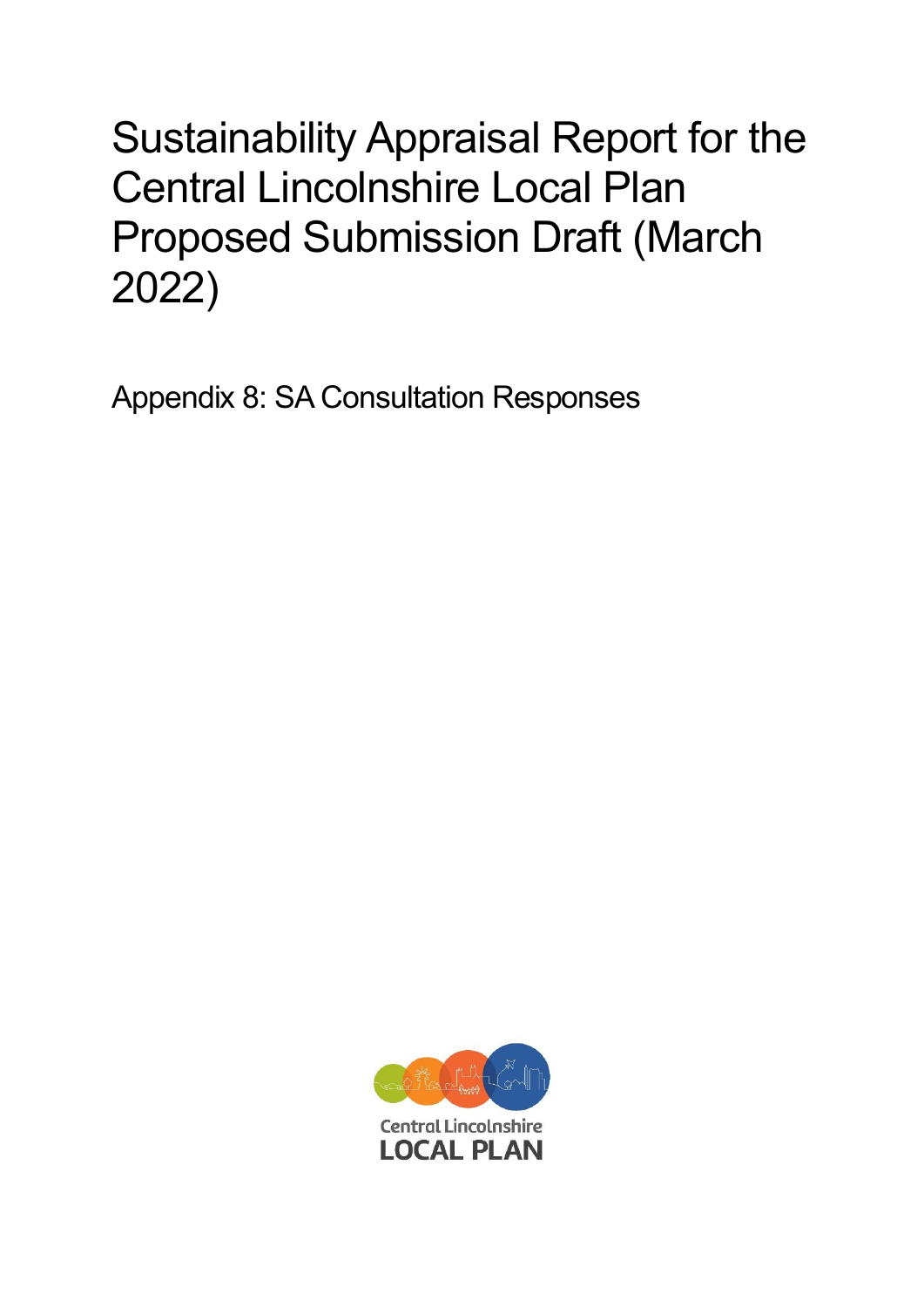| Appendix 8.1: Comments Received on the SA Scoping Report (June 2019)3               |  |
|-------------------------------------------------------------------------------------|--|
| Appendix 8.2: Comments Received on the Central Lincolnshire Local Plan Consultation |  |
|                                                                                     |  |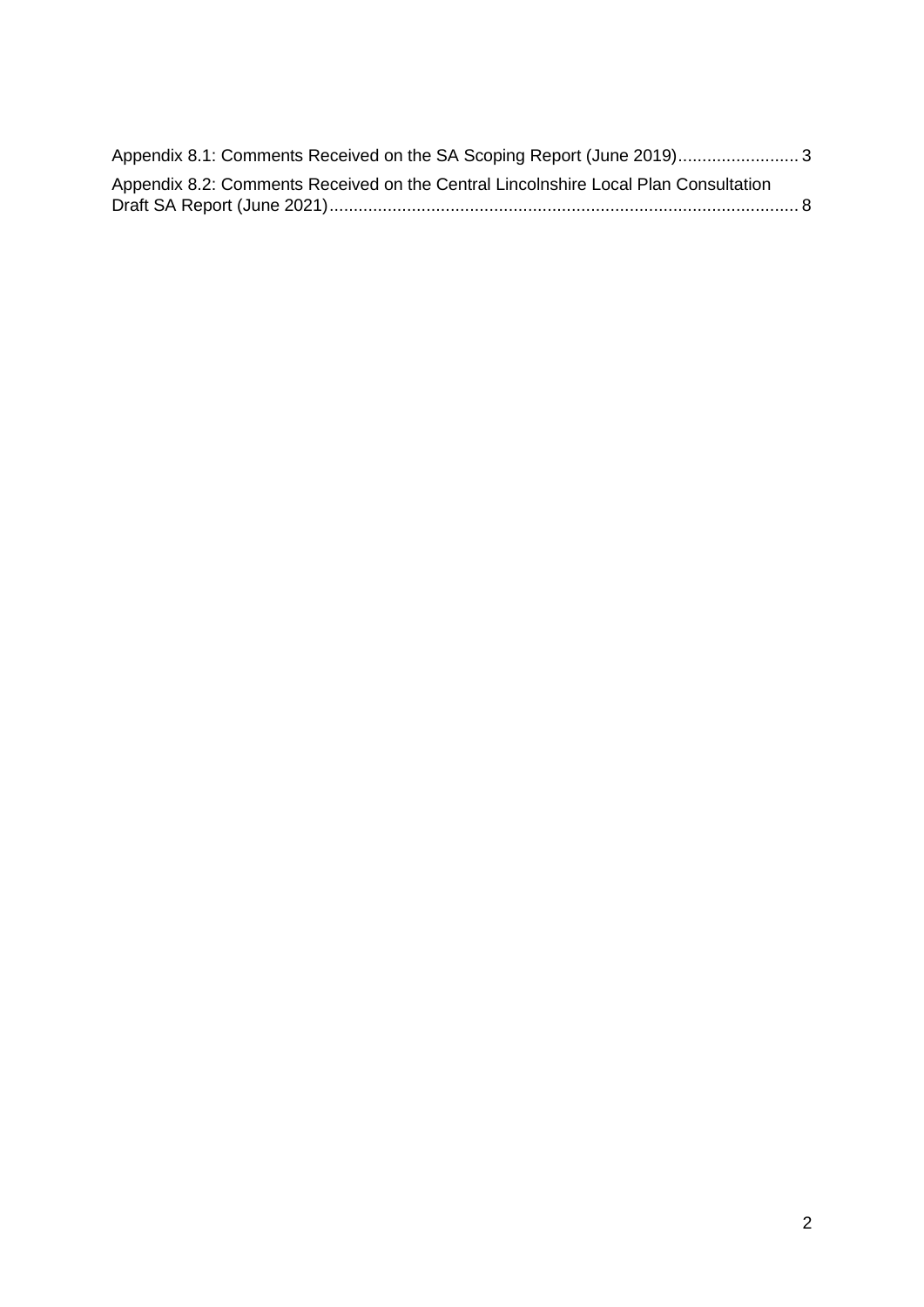## Appendix 8.1: Comments Received on the SA Scoping Report (June 2019)

A draft version of the SA Scoping Report was consulted on between 6<sup>th</sup> June and 18<sup>th</sup> July 2019. The table below summarises all comments received and provides details of any resultant changes to the Scoping Report. A Final SA Scoping Report was published in July 2020. This has been updated and re-published alongside the Proposed Submission Local Plan (March 2022).

<span id="page-2-0"></span>

| <b>Name of Consultee</b>  | <b>Summary of Response</b>                                                                                                                                                                                                                                                                                                                                                                                                                                                                                                                                                                                                                                                                                                                                                                     | <b>Action Taken</b>                                                                                                           |
|---------------------------|------------------------------------------------------------------------------------------------------------------------------------------------------------------------------------------------------------------------------------------------------------------------------------------------------------------------------------------------------------------------------------------------------------------------------------------------------------------------------------------------------------------------------------------------------------------------------------------------------------------------------------------------------------------------------------------------------------------------------------------------------------------------------------------------|-------------------------------------------------------------------------------------------------------------------------------|
| <b>Environment Agency</b> | The Report should include consideration of<br>the Greater Lincolnshire LEP document<br>"Water for Growth, Water Management Plan<br>2015-2040", which considers the effective<br>management of flood risk and water<br>resources to be a critical factor in enabling<br>economic growth across the area.                                                                                                                                                                                                                                                                                                                                                                                                                                                                                        | Comments noted. Reference to the LEP<br>document "Water for Growth, Water<br>Management Plan 2015-2040" is now<br>referenced. |
|                           | Para 2.7.14 states that "There are also a<br>number of Source Protection Zones (SPZs)<br>(for groundwater sources such as wells,<br>boreholes and springs used for public<br>drinking water supply), concentrated down<br>the centre of the Plan area, from Kirton in<br>Lindsey in West Lindsey to the north down to<br>Walcot in North Kesteven to the south. These<br>zones show the risk of contamination from<br>any activities that might cause pollution in the<br>area. The closer the activity, the greater the<br>risk". We advise this be amended by<br>deleting the text indicated above and<br>replacing it with the text below to give greater<br>clarity on this matter: "Groundwater Source<br>Protection Zones (SPZs) are areas of<br>groundwater where there is a particular | Comments noted. Para 2.7.14 has been<br>amended to include the suggested revised<br>text.                                     |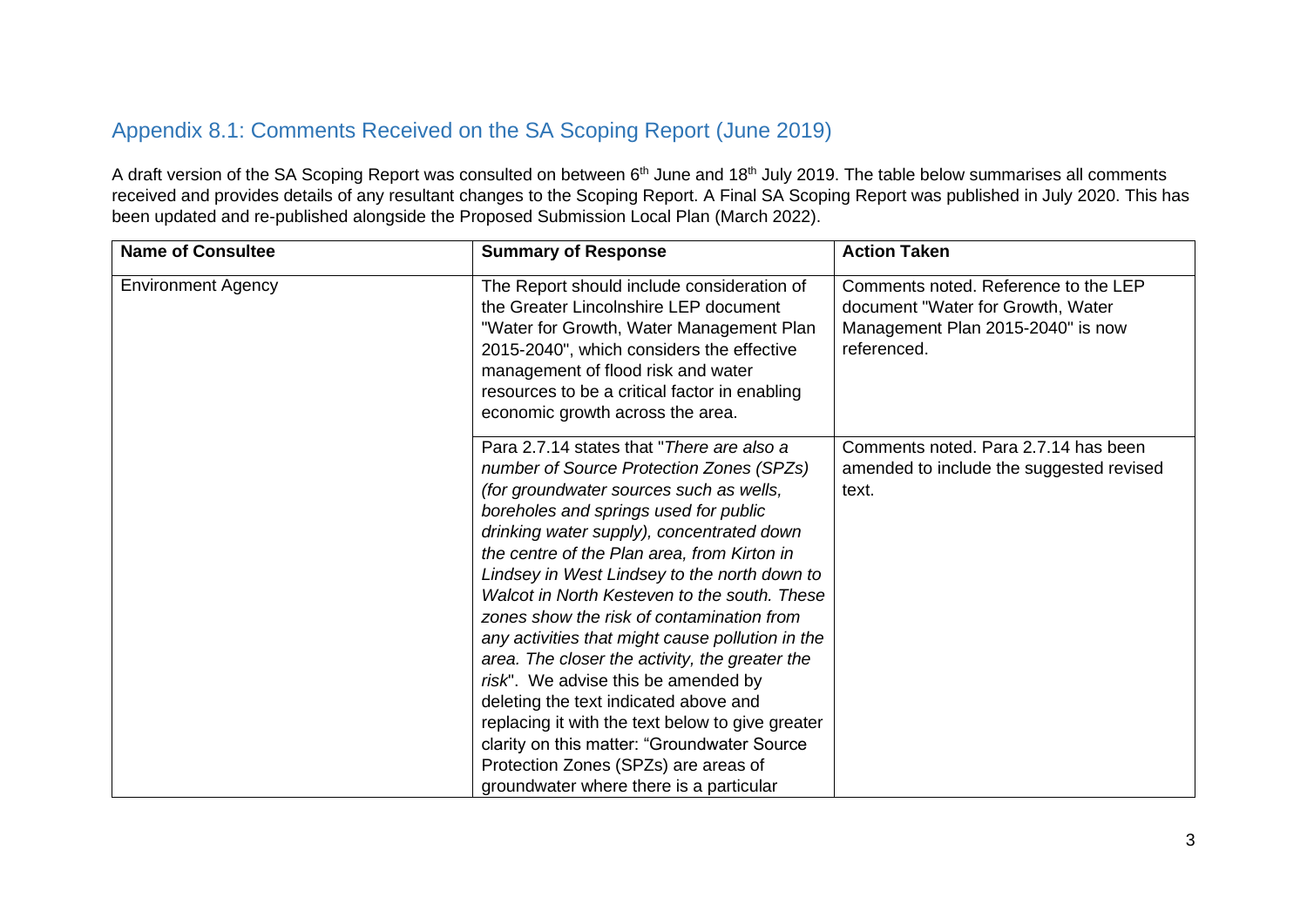| <b>Name of Consultee</b> | <b>Summary of Response</b>                                                                                                                                                                                                                                                                                                                                                                  | <b>Action Taken</b>                                                                                                                                                                                       |
|--------------------------|---------------------------------------------------------------------------------------------------------------------------------------------------------------------------------------------------------------------------------------------------------------------------------------------------------------------------------------------------------------------------------------------|-----------------------------------------------------------------------------------------------------------------------------------------------------------------------------------------------------------|
|                          | sensitivity to pollution risks due to the<br>closeness of a drinking water source and<br>groundwater flows. They are used to protect<br>abstractions used for public water supply and<br>other users such as mineral and bottled<br>water plants, breweries, and food production<br>plants. Generally the closer the activity is to a<br>groundwater source, then the greater the<br>risk." |                                                                                                                                                                                                           |
|                          | Para 2.9.12: CLR11 'Model Procedures for<br>Management of Land Contamination' is being<br>replaced by 'Land contamination: risk<br>management' (LCRM).                                                                                                                                                                                                                                      | Comments noted. Paragraph 2.9.12 has<br>been amended to make clear that is<br>guidance is currently being updated.                                                                                        |
|                          | 2.12.7 states that "During 2017/18, there<br>were 32 planning permissions granted<br>contrary to EA advice on the grounds of flood<br>risk and 13 on the grounds of or water<br>quality. Many of these issues are likely to<br>have been resolved before a final decision is<br><i>made</i> ". This statement is incorrect. There<br>were no permissions granted contrary to EA<br>advice.  | Data was taken directly from the gov.uk<br>website. Updated information regarding<br>these applications is welcomed. Para 2.12.7<br>has now been amended.                                                 |
|                          | SA Framework: SA Objective 12, Decision<br>Making Criteria 12b - "encourage the<br>adaptability of people, property and wildlife to<br>the impacts of climate change?                                                                                                                                                                                                                       | Comments noted. There is other criteria that<br>covers what 12b was trying to achieve, such<br>as 6g. Does the Plan promote high quality<br>design and sustainable construction? 12b<br>has been deleted. |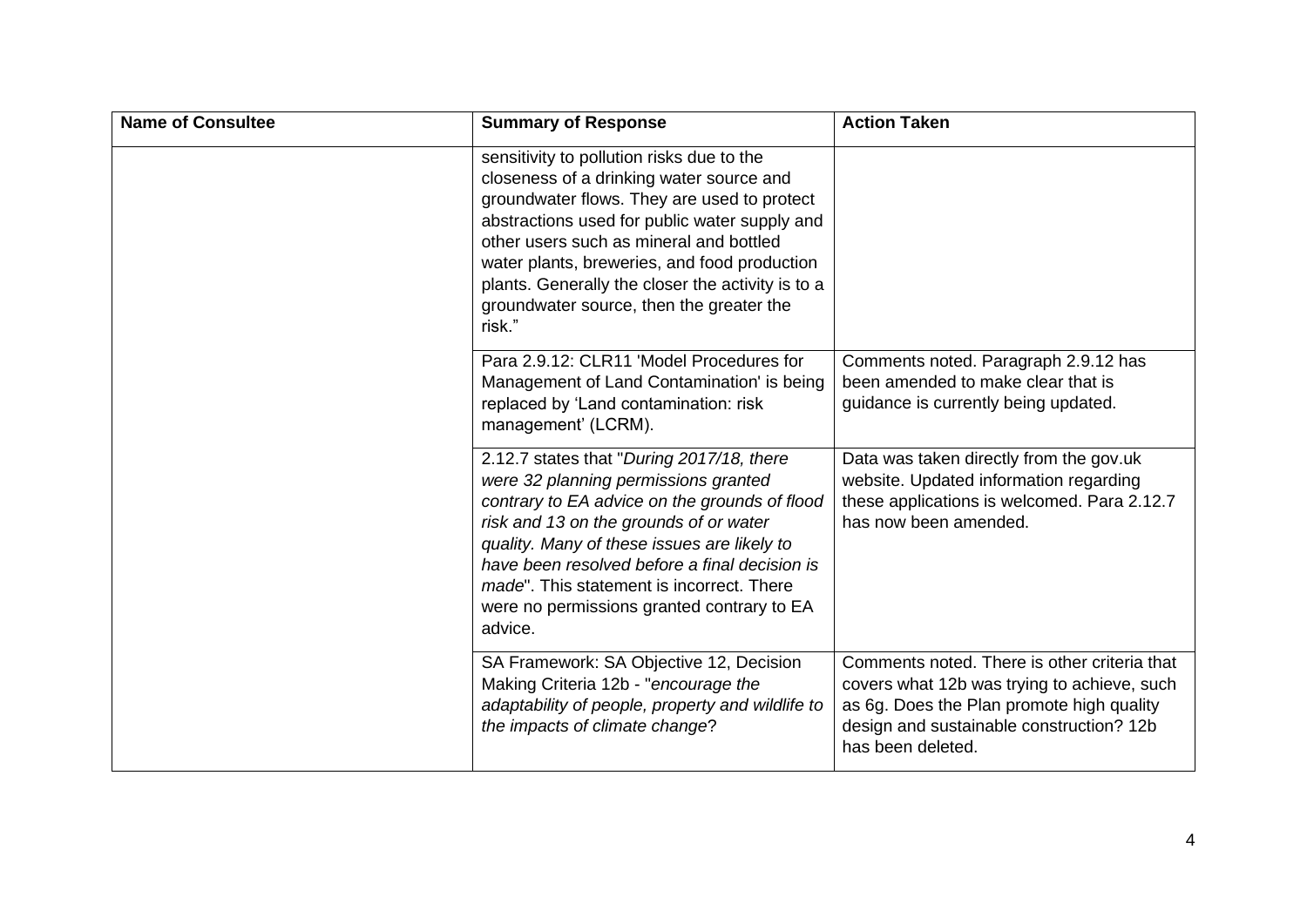| <b>Name of Consultee</b> | <b>Summary of Response</b>                                                                                                                                                                                                                                                                                                                                                                                                                                                                                                            | <b>Action Taken</b>                                                                                                                                                                                                                                                                                                                                                                                                         |
|--------------------------|---------------------------------------------------------------------------------------------------------------------------------------------------------------------------------------------------------------------------------------------------------------------------------------------------------------------------------------------------------------------------------------------------------------------------------------------------------------------------------------------------------------------------------------|-----------------------------------------------------------------------------------------------------------------------------------------------------------------------------------------------------------------------------------------------------------------------------------------------------------------------------------------------------------------------------------------------------------------------------|
|                          | Can this be reworded as it is not clear what is<br>meant by this and so judgement against this<br>criteria will be difficult.                                                                                                                                                                                                                                                                                                                                                                                                         |                                                                                                                                                                                                                                                                                                                                                                                                                             |
|                          | Page 115-6: We don't agree with the SA<br>criteria in respect of assessing sites (Housing<br>and mixed use, gypsy and traveller sites and<br>employment sites) and flood risk. We<br>suggest that allowing development within<br>FZ2 and FZ3 will not contribute to/accord<br>with criteria 12d, which asks "Does the Plan<br>seek to avoid development in areas at risk of<br>flooding?" The inclusion of the stated<br>assessment criteria would not adequately<br>test this.<br>We suggest the following criteria should<br>apply: | Concern noted.<br>The SA criteria and Site Assessment criteria<br>have been closely aligned to ensure a<br>consistent approach and avoid duplication of<br>work.<br>These comments are inconsistent with the<br>comments made by the Environment Agency<br>on the Site Assessment Methodology, where<br>no objections were raised to the proposed<br>approach.<br>The Environment Agency will be consulted<br>on all sites. |
|                          | Sites with any proportion of<br>$\bullet$<br>developable land within FZ3 should<br>be significant negative effect (--)                                                                                                                                                                                                                                                                                                                                                                                                                | No change.                                                                                                                                                                                                                                                                                                                                                                                                                  |
|                          | Sites with any proportion of<br>developable land within FZ2 should<br>be minor negative effect (-)                                                                                                                                                                                                                                                                                                                                                                                                                                    |                                                                                                                                                                                                                                                                                                                                                                                                                             |
|                          | Sites within FZ1 should be neutral<br>effects (0)                                                                                                                                                                                                                                                                                                                                                                                                                                                                                     |                                                                                                                                                                                                                                                                                                                                                                                                                             |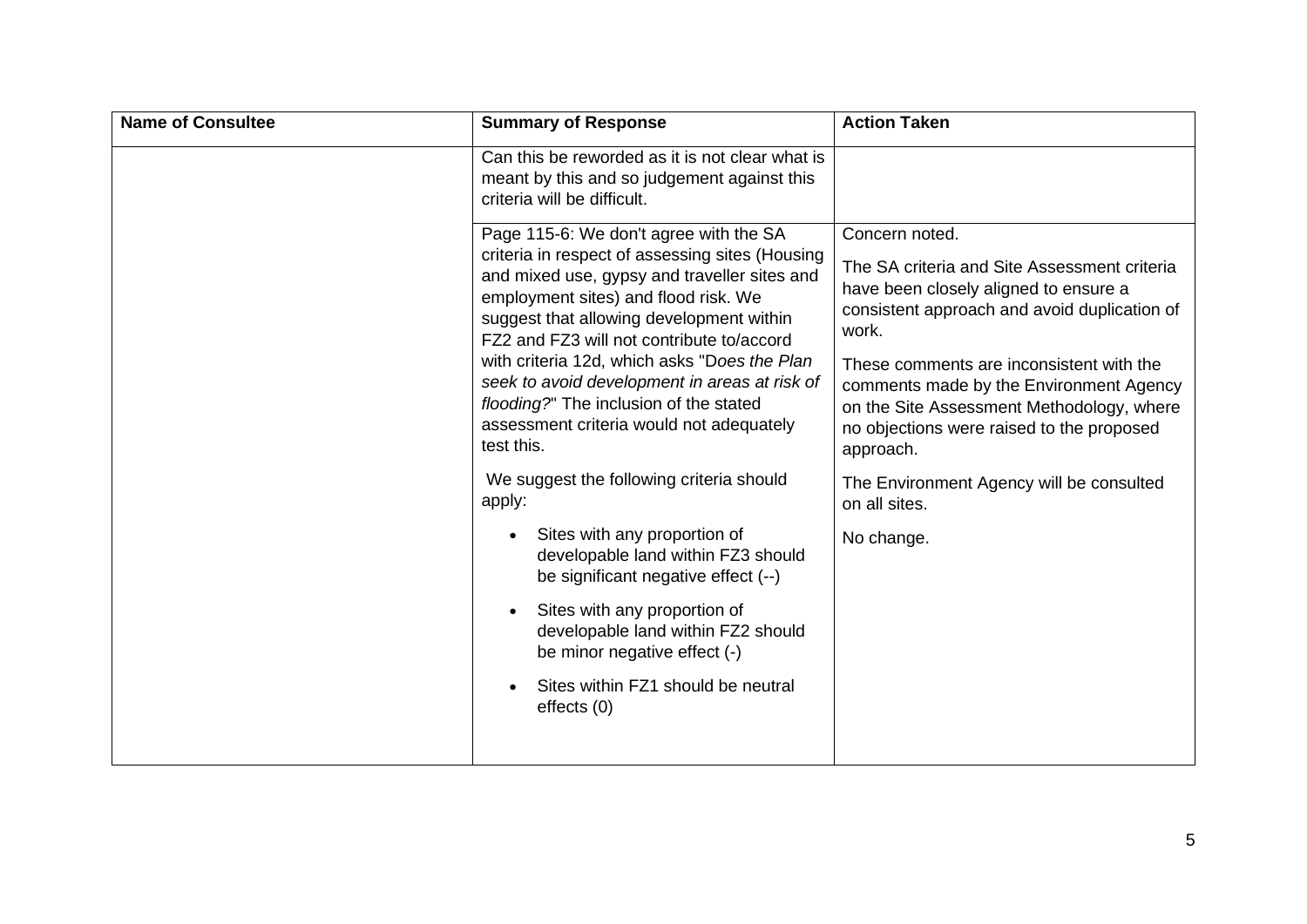| <b>Name of Consultee</b> | <b>Summary of Response</b>                                                                                                                                                                                                                                                                                                           | <b>Action Taken</b>                                                                                                                                                                                                                                                                                                                                                                                                                                                                                                       |
|--------------------------|--------------------------------------------------------------------------------------------------------------------------------------------------------------------------------------------------------------------------------------------------------------------------------------------------------------------------------------|---------------------------------------------------------------------------------------------------------------------------------------------------------------------------------------------------------------------------------------------------------------------------------------------------------------------------------------------------------------------------------------------------------------------------------------------------------------------------------------------------------------------------|
| <b>Historic England</b>  | Pages 41-43 and Objective 6 of Table 4.4<br>are welcomed.<br>Reference to the built and historic                                                                                                                                                                                                                                     | Comments noted.                                                                                                                                                                                                                                                                                                                                                                                                                                                                                                           |
|                          | environment within Appendix 2 is welcomed.<br>This would be strengthened by referencing<br>heritage assets and their settings.                                                                                                                                                                                                       | The first column of the table within Appendix<br>2 refers to the titles of the SA Objectives.<br>Heritage assets and their settings are<br>covered by the full objective. No change.                                                                                                                                                                                                                                                                                                                                      |
|                          | There is strong concern regarding the                                                                                                                                                                                                                                                                                                | Concern noted.                                                                                                                                                                                                                                                                                                                                                                                                                                                                                                            |
|                          | 'Assumptions and Approach' within Appendix<br>3, in particular the reference to a distance of<br>200 metres. A specified distance or proximity<br>is strongly discouraged. It is important to<br>understand the significance of any heritage<br>assets, and their settings that would be<br>affected by a potential site allocation. | The assumptions have been amended to<br>make it clearer that the assessment will be<br>undertaken in two stages: the first is to use<br>GIS to identify heritage assets that could be<br>potentially affected by a site allocation. The<br>second stage will involve consultation with<br><b>Conservation Officers and Archaeologists</b><br>within the Central Lincolnshire Authorities on<br>individual sites, to ascertain the significance<br>of the heritage assets involved and the<br>nature of potential effects. |
|                          |                                                                                                                                                                                                                                                                                                                                      | Acknowledge that it is not possible to provide<br>a definitive, measurable impact test on a<br>heritage asset as it depends on the<br>significance of the asset, which involves a<br>qualitative appraisal. Criteria has been<br>amended to reflect this.                                                                                                                                                                                                                                                                 |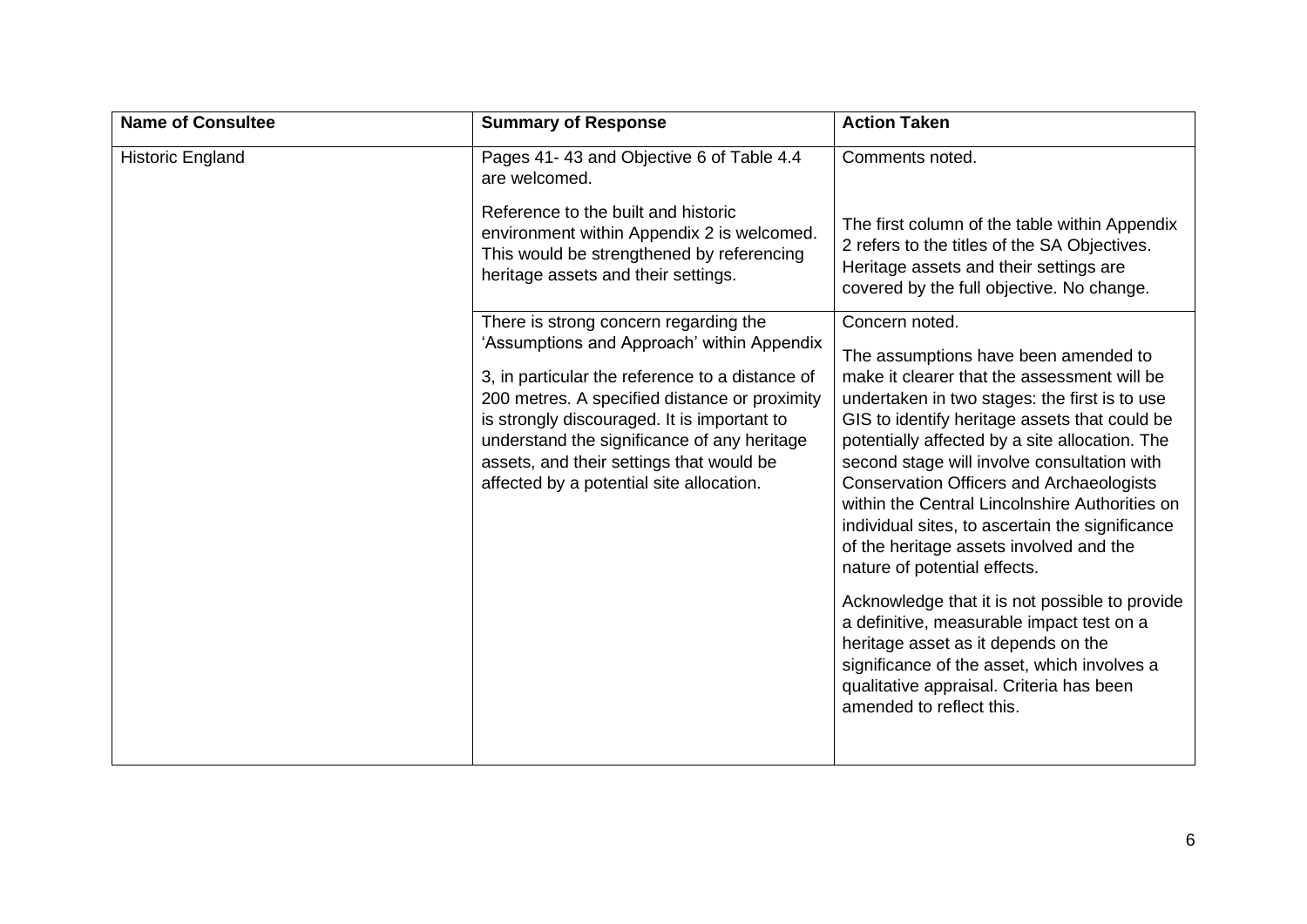| <b>Name of Consultee</b> | <b>Summary of Response</b>                                                                                                                                                                                                                                            | <b>Action Taken</b>                                                                                                                |
|--------------------------|-----------------------------------------------------------------------------------------------------------------------------------------------------------------------------------------------------------------------------------------------------------------------|------------------------------------------------------------------------------------------------------------------------------------|
|                          | Within the site assessment criteria for<br>Appendix 3, settings should be referenced<br>together with non-designated heritage assets<br>and archaeology. Historic England would be<br>very happy to advise further regarding site<br>assessment methodology criteria. | Comments noted. Reference to archaeology<br>and settings now added to third column<br>'Assumptions and Approach'.                  |
| Natural England          | Natural England has reviewed the document<br>and considers that it generally covers our<br>interests in the Natural Environment.                                                                                                                                      | Comment s noted.                                                                                                                   |
|                          | We particularly welcome the section on<br>biodiversity which recognises the importance<br>of identifying opportunities to extend the<br>ecological network and strategic green<br>infrastructure network within the local plan.                                       | Comments noted.                                                                                                                    |
|                          | We are also pleased to note that the section<br>on health and well-being includes the<br>provision of green spaces within<br>neighbourhoods.                                                                                                                          | Comments noted.                                                                                                                    |
|                          | We suggest that the benefits to health of<br>accessing nature in general could also be<br>further strengthened within this section.                                                                                                                                   | Comments noted. An additional paragraph<br>(2.2.6) has been added to the policy context<br>under section 2.2 Health and Wellbeing. |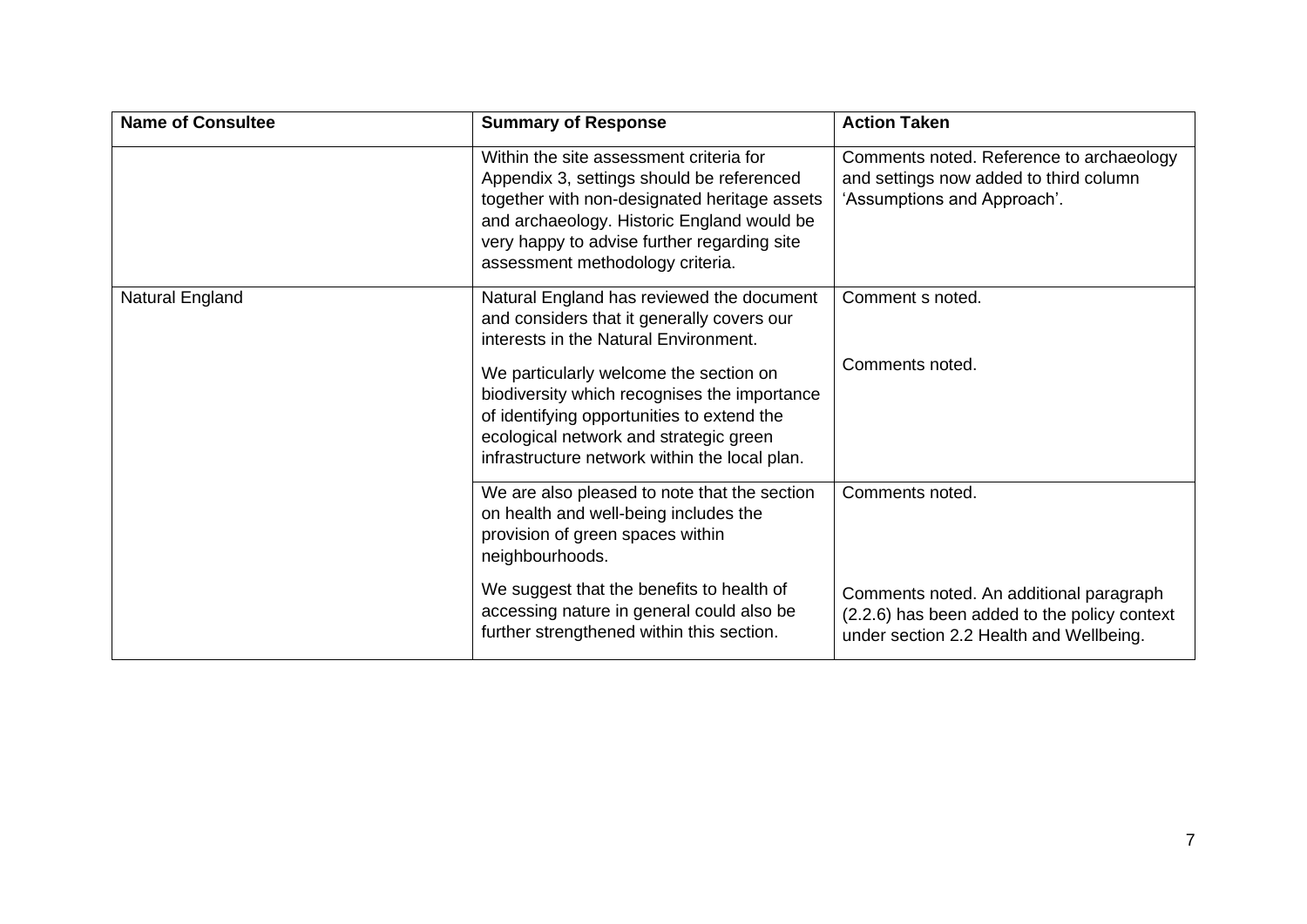## Appendix 8.2: Comments Received on the Central Lincolnshire Local Plan Consultation Draft SA Report (June 2021)

<span id="page-7-0"></span>

| <b>Name of Consultee</b>                          | <b>Summary of Response</b>                                                                                                                 | <b>Action Taken</b>                                                |
|---------------------------------------------------|--------------------------------------------------------------------------------------------------------------------------------------------|--------------------------------------------------------------------|
| Natural England                                   | The Plan is supported by a draft Sustainability Appraisal (June<br>2021). We note that a full Sustainability Appraisal will be prepared to | <b>Noted</b>                                                       |
|                                                   | inform and accompany the next plan making stage. Natural England                                                                           |                                                                    |
|                                                   | considers that the key environmental issues pertinent to our remit                                                                         |                                                                    |
|                                                   | are being acknowledged and addressed in the draft. This includes                                                                           |                                                                    |
|                                                   | consideration to biodiversity, landscape, soils, and access to nature.                                                                     |                                                                    |
| <b>Greater Lincolnshire Nature</b><br>Partnership | COL/BOU/001 Western Growth Corridor                                                                                                        | This LWS has now been included in<br>the appraisal of COL/BOU/001. |
|                                                   | Mormon Field LWS is not referenced within Appendix 3.1:                                                                                    |                                                                    |
|                                                   | Sustainability Appraisal of Preferred Housing Site Allocations and                                                                         |                                                                    |
|                                                   | Reasonable Alternatives of the Interim Sustainability Appraisal                                                                            |                                                                    |
|                                                   | Report for the Draft Central Lincolnshire Local Plan (June 2021).                                                                          |                                                                    |
|                                                   | This site should be taken into consideration within the sustainability                                                                     |                                                                    |
|                                                   | appraisal and included within proposed mitigation measures.                                                                                |                                                                    |
|                                                   | COL/ABB/001 North East Quadrant, Land at Greetwell area, Lincoln                                                                           | This LWS/SSSI has now been<br>included in the appraisal of         |
|                                                   | Greetwell Quarry LWS/SSSI is located within this allocation and                                                                            | COL/ABB/001.                                                       |
|                                                   | therefore needs to be taken into consideration in the design of any                                                                        |                                                                    |
|                                                   | development. This site should be included within the sustainability                                                                        |                                                                    |
|                                                   | appraisal with proposed mitigation measures.                                                                                               |                                                                    |
|                                                   | WL/Gain/001 Gainsborough Northern Neighbourhood SUE                                                                                        | This has been corrected in the<br>appraisal of WL/GAIN/001.        |
|                                                   | Appendix 3.3 Interim Sustainability Appraisal Report for the Draft                                                                         |                                                                    |
|                                                   | Central Lincolnshire Local Plan (June 2021) states that the                                                                                |                                                                    |
|                                                   | allocation site boundary is within 500m of Somerby and Hornby                                                                              |                                                                    |
|                                                   | Wood LWS and Ancient Woodland. However the site in fact overlaps                                                                           |                                                                    |
|                                                   | the eastern half of the LWS and Ancient Woodland. This must be                                                                             |                                                                    |
|                                                   | recognised within the sustainability appraisal entry for the site and                                                                      |                                                                    |
|                                                   | the commitment to manage impacts on the irreplaceable habitats                                                                             |                                                                    |
|                                                   | made clear.                                                                                                                                |                                                                    |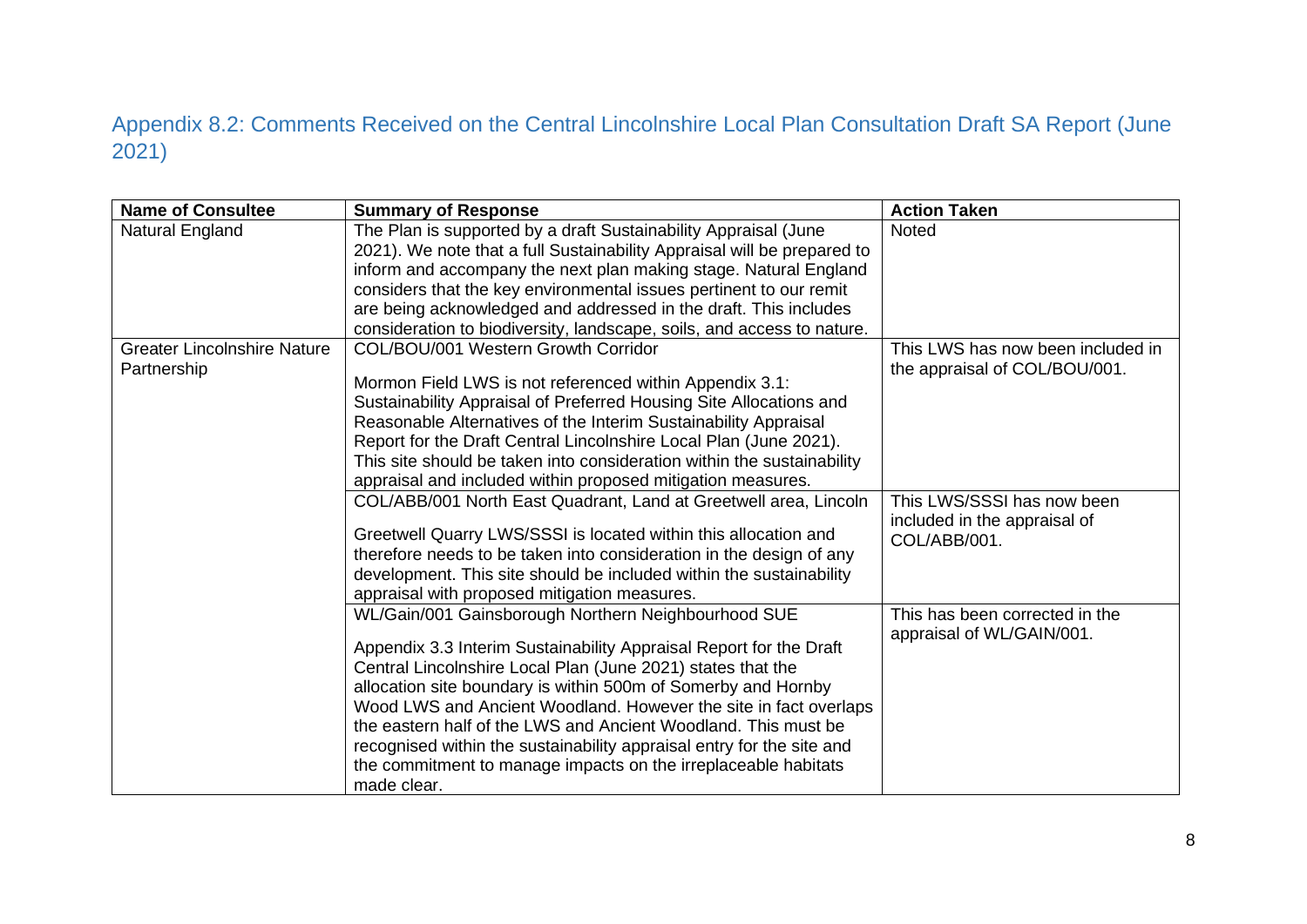| <b>Name of Consultee</b>                   | <b>Summary of Response</b>                                                                                                                                                                                                                                                                                                                                                                                                                                                                                                                                                                                           | <b>Action Taken</b>                                                                                                                                                                                                                                                                                                                                                                                                               |
|--------------------------------------------|----------------------------------------------------------------------------------------------------------------------------------------------------------------------------------------------------------------------------------------------------------------------------------------------------------------------------------------------------------------------------------------------------------------------------------------------------------------------------------------------------------------------------------------------------------------------------------------------------------------------|-----------------------------------------------------------------------------------------------------------------------------------------------------------------------------------------------------------------------------------------------------------------------------------------------------------------------------------------------------------------------------------------------------------------------------------|
|                                            | NK/SLEA/014 Sleaford South Quadrant ("Handley Chase")<br>The allocated site is within 500m of Mareham Pastures LWS. This<br>needs to be recognised with the site being included within the<br>sustainability appraisal with proposed mitigation measures.                                                                                                                                                                                                                                                                                                                                                            | This LWS has now been included in<br>the appraisal of NK/SLEA/014.                                                                                                                                                                                                                                                                                                                                                                |
|                                            | WL/GAIN/021 Former Castle Hills Community College site, The<br>Avenue, Gainsborough<br>The allocation site is adjacent to Pitt Hills Plantation LWS. This can<br>be seen on the supporting on line mapping, but is not referred to<br>within the site's entry in Appendix 3.3                                                                                                                                                                                                                                                                                                                                        | This LWS has now been included in<br>the appraisal of WL/GAIN/021.                                                                                                                                                                                                                                                                                                                                                                |
|                                            | NK/AUB/002 Land north of 48 Thorpe Lane, South Hykeham<br>NK/AUB/002 is adjacent to North Hykeham Gravel Pit LWS, as<br>such, this allocated site should be included within the sustainability<br>appraisal                                                                                                                                                                                                                                                                                                                                                                                                          | The site has planning permission, is<br>under construction and is nearing<br>completion. It is therefore no longer<br>suitable to allocate and has been<br>removed from the SA.                                                                                                                                                                                                                                                   |
| Cyden Homes Limited (Mr<br>Andrew Burling) | We note that the Sustainability Assessment published as part of the<br>current consultation assesses our client's site as a reasonable<br>alternative site. Our client's site is at least comparable in<br>sustainability terms with the allocated sites. When mitigation is taken<br>into account, the site is demonstrably sustainable, and we feel<br>strongly that it should be scored equal to or better than the existing<br>allocated sites. This, alongside the availability and deliverability of<br>sites, should be taken into account in the consideration of site<br>allocations in the new Local Plan. | All sites have been assessed using<br>the SA Framework for sites and<br>therefore a consistent approach has<br>been adopted for all sites, whether<br>reasonable alternatives or selected<br>sites for allocation in the Local Plan.<br>Sites are assessed "policy off", i.e.<br>the appraisal does not take into<br>account proposed masterplans or<br>other policies within the Local Plan<br>which may mitigate any identified |
| <b>Historic England</b>                    | There is very strong concern regarding the 'Assumptions and<br>Approach' for SA Objective 6, in particular the reference to a<br>distance of 200 metres. A specified distance or proximity should not                                                                                                                                                                                                                                                                                                                                                                                                                | negative effects.<br>Concern noted. The assumptions in<br>the SA Framework for sites clearly<br>state, in italics and underlined, that                                                                                                                                                                                                                                                                                            |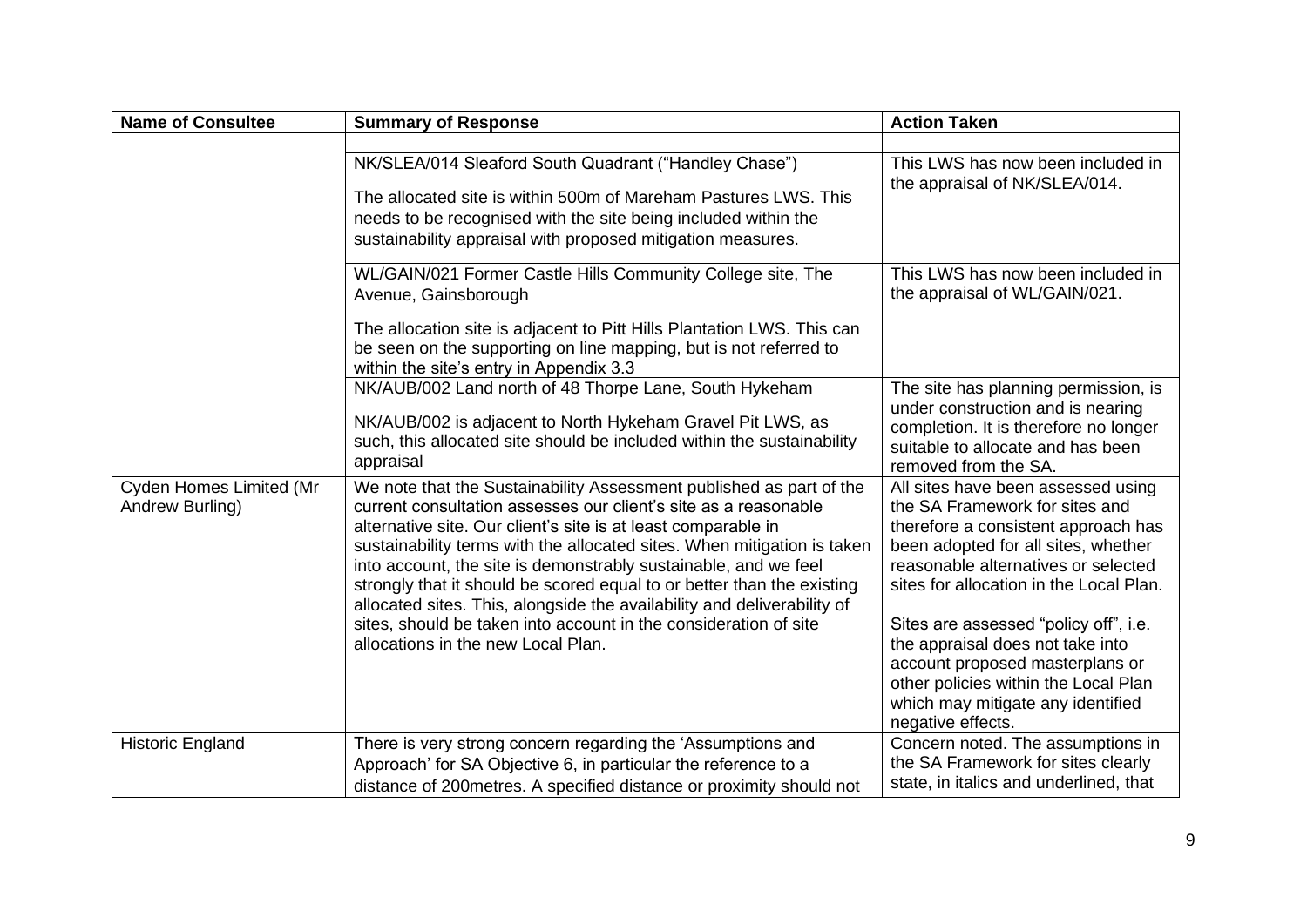| <b>Name of Consultee</b>  | <b>Summary of Response</b>                                                                                                                                                                                                                                                                                                                                                                                                                                                                                                                                                                    | <b>Action Taken</b>                                                                                                                                                                                                                                                                                                                                                                                                                                                                                                                                                                                                                                                                         |
|---------------------------|-----------------------------------------------------------------------------------------------------------------------------------------------------------------------------------------------------------------------------------------------------------------------------------------------------------------------------------------------------------------------------------------------------------------------------------------------------------------------------------------------------------------------------------------------------------------------------------------------|---------------------------------------------------------------------------------------------------------------------------------------------------------------------------------------------------------------------------------------------------------------------------------------------------------------------------------------------------------------------------------------------------------------------------------------------------------------------------------------------------------------------------------------------------------------------------------------------------------------------------------------------------------------------------------------------|
|                           | be utilised. It is important to understand the significance of any<br>heritage assets, and their settings that would be affected by a<br>potential site allocation. This involves more than identifying known<br>heritage assets within a given distance, but rather a more holistic<br>process which seeks to understand their significance and value. The<br>proximity buffer of 200 metres should be removed from the<br>'Assumptions and Approach'.<br>Non-designated heritage assets and battlefields should be included<br>within the Site Assessment Criteria, together with settings. | distance is only an indication of<br>potential effects: "However, proximity<br>to a heritage asset only provides an<br>indication of potential effects. Where<br>a site is within 200m of a heritage<br>asset, professional judgement and<br>available evidence will also be used<br>to inform decisions on the nature of<br>effects. Such evidence is likely to<br>include the Historic Environment<br><b>Record and Conservation Area</b><br><u>Appraisals</u> ."<br><b>Conservation Officers and</b><br>Archaeologists at the Districts have<br>provided comments on the sites and<br>these have been reflected in the<br>commentary for SA Objective Built<br>and Historic Environment. |
| <b>Environment Agency</b> | Appendix 4 indicates that the majority of our suggested amendments<br>have been made.<br>It is stated that 'Reference to the LEP document "Water for Growth,<br>Water Management Plan 2015-2040" is now referenced' but I have<br>not located this in the document.<br>Land contamination: risk management' (LCRM): a reference to this<br>has been added as requested but now needs updating as LCRM<br>has now been published on gov.uk: Land contamination risk<br>management (LCRM) - GOV.UK (www.gov.uk)                                                                                 | Reference to Water for Growth,<br>Water Management Plan 2015-2040<br>is now included in the Final SA<br>Scoping Report under Other plans<br>and programmes in the Natural<br>Resources - Water section.<br>Reference to LCRM has been<br>updated.                                                                                                                                                                                                                                                                                                                                                                                                                                           |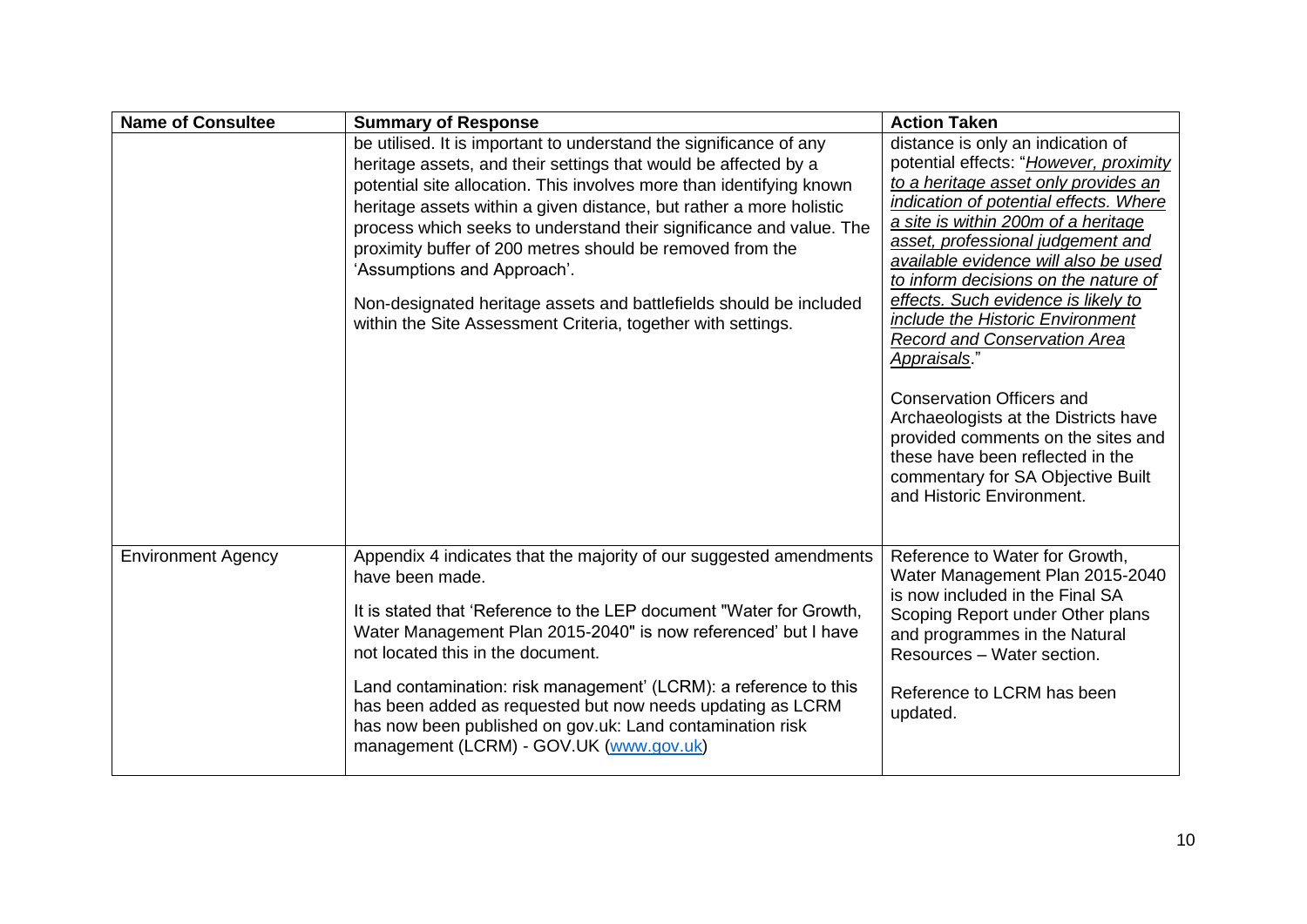| <b>Name of Consultee</b>    | <b>Summary of Response</b>                                                                                                                                                                                                                                                                                                                                                                                                                                                                                                                                 | <b>Action Taken</b>                                                                                                                                                                                            |
|-----------------------------|------------------------------------------------------------------------------------------------------------------------------------------------------------------------------------------------------------------------------------------------------------------------------------------------------------------------------------------------------------------------------------------------------------------------------------------------------------------------------------------------------------------------------------------------------------|----------------------------------------------------------------------------------------------------------------------------------------------------------------------------------------------------------------|
| <b>Church Commissioners</b> | COL/ABB/001: North East Quadrant SUE (NEQ) - Greetwell Area.<br>Whilst all of the other sites we provide commentary on in this<br>representation have been assessed and are included within the<br>Sustainability Appraisal, it is not clear where the assessment for<br>COL/ABB/001 is located. Central Lincolnshire should ensure that<br>this evidence is clearly set out within the evidence base document.                                                                                                                                            | Agreed. An SA has been undertaken<br>for COL/ABB/001 and has been<br>included in Appendix 4.1                                                                                                                  |
|                             | Policy S79: Housing Sites in Large Villages - NK/BBH/003: Land<br>South of Bracebridge Heath.<br>The Sustainability Appraisal notes that the development of the site<br>may have some minor negative effects in relation to health and<br>wellbeing (due to access to healthcare facilities), built and historic<br>environment and access to services and facilities. We have<br>addressed each of these points within the pending planning<br>application and a summary is included below.                                                               | Sites are assessed "policy off", i.e.<br>the appraisal does not take into<br>account proposed masterplans or<br>other policies within the Local Plan<br>which may mitigate any identified<br>negative effects. |
|                             | • Health and Wellbeing - A Health Impact Statement was submitted<br>in support of the application in relation to the proposed development<br>and concludes that the proposed development has the potential to<br>create many positive health impacts on people who would be directly<br>and remotely connected to it.                                                                                                                                                                                                                                      |                                                                                                                                                                                                                |
|                             | • Built and Historic Environment – The site is an element of the<br>setting of the adjacent Grade II Listed Farm Buildings at the Manor<br>House, however it is considered that the proposed development will<br>lead to less than substantial harm to the significance of these assets<br>due to the changes to their agricultural landscape setting and views.<br>The public benefits are outlined within the Planning Statement and<br>Chapter 13 Socio-economics of the Environmental Statement which<br>were submitted in support of the application. |                                                                                                                                                                                                                |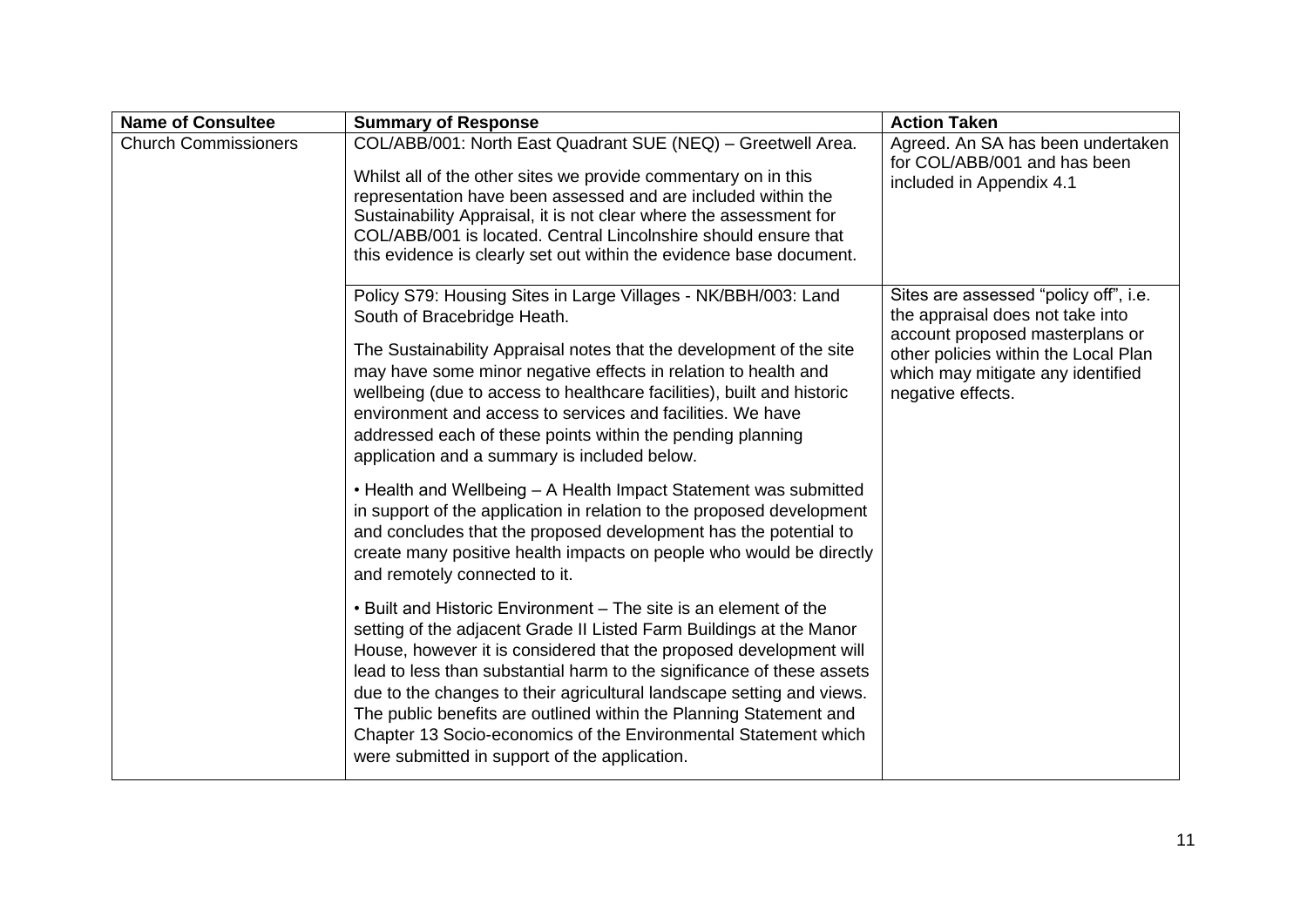| <b>Name of Consultee</b>                                                                        | <b>Summary of Response</b>                                                                                                                                                                                                                                                                                                                                                    | <b>Action Taken</b>                                                                                                                                                                                        |
|-------------------------------------------------------------------------------------------------|-------------------------------------------------------------------------------------------------------------------------------------------------------------------------------------------------------------------------------------------------------------------------------------------------------------------------------------------------------------------------------|------------------------------------------------------------------------------------------------------------------------------------------------------------------------------------------------------------|
|                                                                                                 | • Access to Services - the submitted Illustrative Masterplan has<br>been designed so that safe and suitable access to the site and its<br>facilities has been incorporated. In addition to this, the proposed<br>flexible commercial floorspace within the employment generating<br>uses will be suitable to provide a range of services to existing and<br>future residents. |                                                                                                                                                                                                            |
| Upper Witham, Witham<br>First, Witham Third & North<br>East Lindsey Internal<br>Drainage Boards | COL/BOU/001 Western Growth Corridor<br>The board has objected to the current application, but continues a<br>dialog with the developer because the location is part of the board's<br>pumped drainage system that serves Lincoln.                                                                                                                                             | Noted.                                                                                                                                                                                                     |
|                                                                                                 | COL/BOU/003 Former Victory Public House, Boultham Park Road,<br>Lincoln. This states the location is in Flood Zone 1, it is in Flood<br>Zone 3.                                                                                                                                                                                                                               | SA has been amended from Flood<br>Zone 1 to 3.                                                                                                                                                             |
|                                                                                                 | COL/BR/001 Land rear of 2151-237 Calder Road, Lincoln.<br>Development in this area adjacent to the River Witham has always<br>been intended to above flood level, any houses should be above this<br>level.                                                                                                                                                                   | Proximity to River has been added to<br>the commentary in the SA.                                                                                                                                          |
|                                                                                                 | COL/CAR/002 Farmland South of Long Leys Road. Any houses<br>should be placed outside flood zones. This area has very poor<br>drainage and development in this area must include provision to<br>investigate and provide a viable sustainable solution.                                                                                                                        | The proposed mitigation has been<br>expanded to recognise this.                                                                                                                                            |
|                                                                                                 | NK/BBS/006 Land west of High Street, Brant Broughton. Any<br>houses should be placed outside flood zones.                                                                                                                                                                                                                                                                     | The proposed mitigation reflects this:<br>Development should minimise the<br>risks from flooding through<br>appropriate layout, design and use<br>of drainage and water management<br>strategies and SuDs. |
|                                                                                                 |                                                                                                                                                                                                                                                                                                                                                                               | The proposed mitigation reflects this<br>as above.                                                                                                                                                         |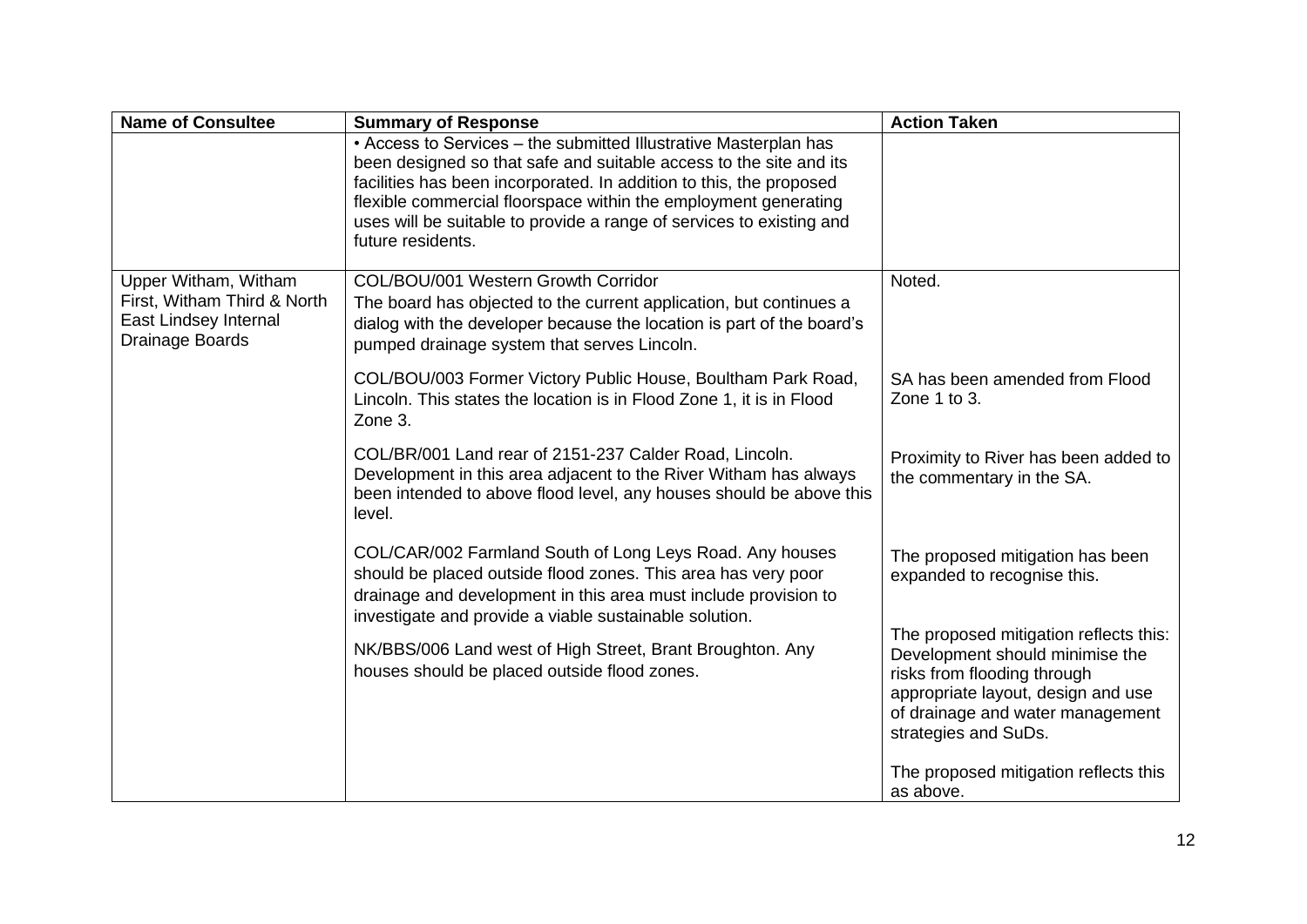| <b>Name of Consultee</b> | <b>Summary of Response</b>                                                                                                                                                                                                                                                                                                                                                | <b>Action Taken</b>                                                                                                                                                                                                     |
|--------------------------|---------------------------------------------------------------------------------------------------------------------------------------------------------------------------------------------------------------------------------------------------------------------------------------------------------------------------------------------------------------------------|-------------------------------------------------------------------------------------------------------------------------------------------------------------------------------------------------------------------------|
|                          | NK/SKEL/010 Land east of Western Lane, south of Beaver Close,<br>Skellingthorpe. Any houses should be placed outside flood zones.<br>NK/SKEL/011 Land north of Stoney Yard, east of High Street,<br>Skellingthorpe. Any houses should be placed outside flood zones.                                                                                                      | The proposed mitigation reflects this<br>as above.<br>The proposed mitigation reflects this                                                                                                                             |
|                          | NK/SKEL/013 Land north of Ferry Lane, Skellingthorpe. Any houses<br>should be placed outside flood zones.                                                                                                                                                                                                                                                                 | as above.<br>The proposed mitigation reflects this                                                                                                                                                                      |
|                          | NK/SKEL/014 Land north of Ferry Lane, adj pumping station,<br>Skellingthorpe. Any houses should be placed outside flood zones.                                                                                                                                                                                                                                            | as above.<br>The proposed mitigation reflects this                                                                                                                                                                      |
|                          | NK/WAD/001 Land to rear of 320 - 378 Brant Road, Waddington.<br>Any houses should be placed outside flood zones.                                                                                                                                                                                                                                                          | as above.<br>The proposed mitigation reflects this<br>as above.                                                                                                                                                         |
|                          | NK/WAD/002 Site Address: Land to the rear of 382 - 418 Brant<br>Road, Waddington. Any houses should be placed outside flood<br>zones.                                                                                                                                                                                                                                     | The proposed mitigation has been                                                                                                                                                                                        |
|                          | NK/DIG/003 Land at 38 North Street, Digby. This area has been<br>subject to flood, this must be taken into account in the drainage                                                                                                                                                                                                                                        | amended to include preparation of a<br>drainage strategy.                                                                                                                                                               |
|                          | strategy.<br>NK/DIG/005 Land to the east and south of Beck Street, Digby. Beck<br>Street has flooding issues, a significant development of 353 houses<br>may have a negative impact or it may be able to provide an<br>improvement to local flood risk, this should be investigated should<br>the site be considered. Any houses should be placed outside flood<br>zones. | The proposed mitigation has been<br>amended to add: Development<br>should minimise the risks from<br>flooding through appropriate layout,<br>design and use of drainage and<br>water management strategies and<br>SuDs. |
|                          |                                                                                                                                                                                                                                                                                                                                                                           | The proposed mitigation has been<br>amended to add: Development<br>should minimise the risks from                                                                                                                       |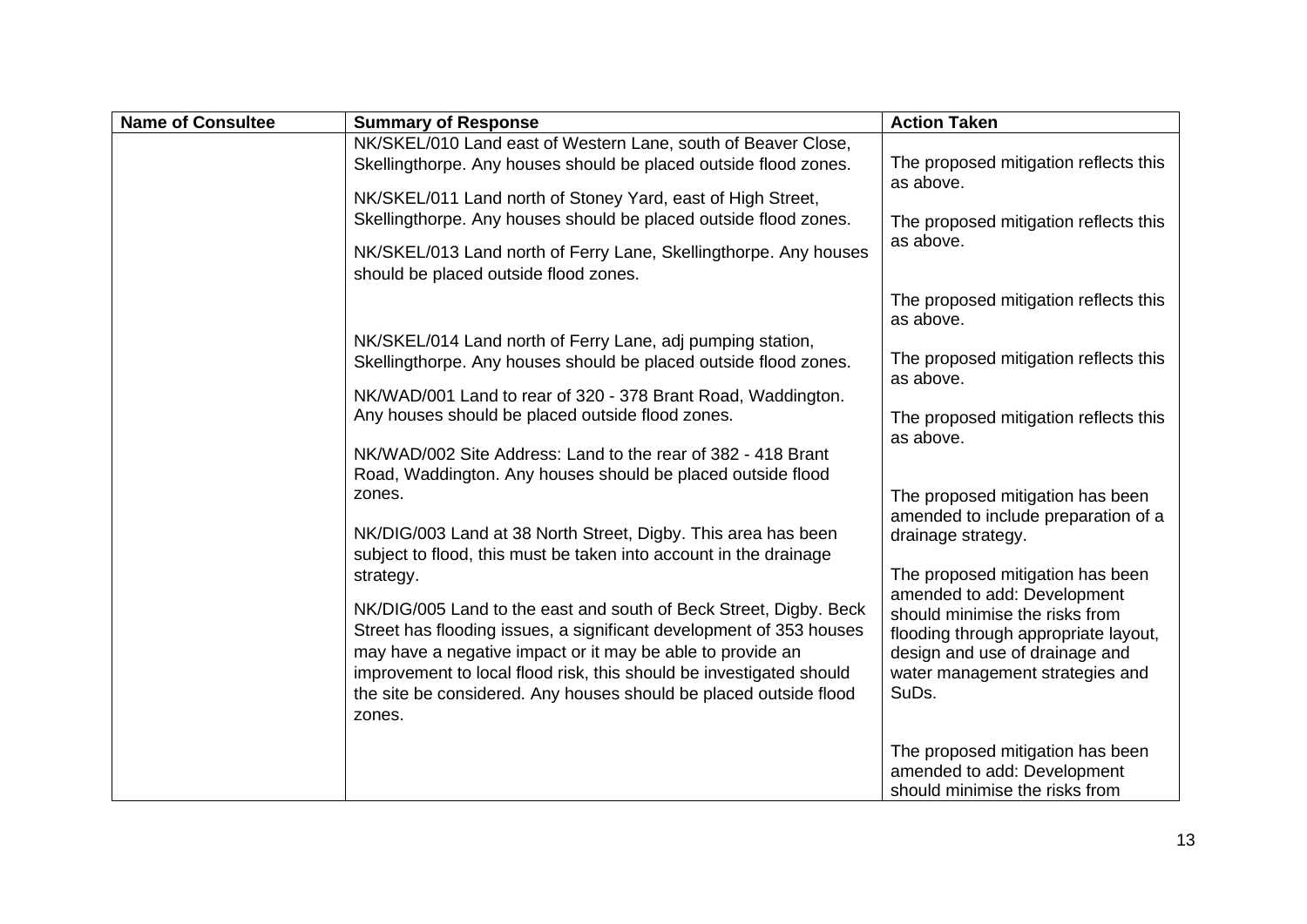| <b>Name of Consultee</b> | <b>Summary of Response</b>                                                                                                                                                                                                       | <b>Action Taken</b>                                                                                                                                           |
|--------------------------|----------------------------------------------------------------------------------------------------------------------------------------------------------------------------------------------------------------------------------|---------------------------------------------------------------------------------------------------------------------------------------------------------------|
|                          | NK/LEAS/006 Land north of Moor Lane, Leasingham. Any houses<br>should be placed outside flood zones.                                                                                                                             | flooding through appropriate layout,<br>design and use of drainage and<br>water management strategies and<br>SuDs.<br>Noted. Proposed mitigation as<br>above. |
|                          | WL/BUR/002 Land at Burton Waters. Potentially unsuitable site (The<br>site is approx. 50% within Flood Zone 2 and 50% within Flood Zone<br>3.)                                                                                   | The proposed mitigation reflects this<br>as above.                                                                                                            |
|                          | WL/SAXI/003 Land to the north of Church Lane, Saxilby. Any<br>houses should be placed outside flood zones.                                                                                                                       | The proposed mitigation reflects this<br>as above.                                                                                                            |
|                          | WL/SAXI/006a Land south of Mays Lane, north of Lincoln Road,<br>Saxilby. Any houses should be placed outside flood zones.                                                                                                        | Noted re byelaw consent. The<br>proposed mitigation reflects this as                                                                                          |
|                          | WL/SAXI/008 Site Address: Land west of Sykes Lane, Saxilby. Any<br>houses should be placed outside flood zones. Byelaw consent will<br>be required for works adjacent to board scheduled watercourses.                           | above.<br>Noted. Proposed mitigation as                                                                                                                       |
|                          | WL/BARD/005 Land north of Station Road, Bardney. Unsuitable site.<br>Any houses should be placed outside flood zones. (The site is within<br>Flood Zone 2 and 3, with more than 50% of the site in Zone 3).                      | above.<br>Noted. The proposed mitigation has<br>been amended to add: Development                                                                              |
|                          | WL/BARD/010 Land to east of Bartholomew Close, Bardney.<br>Unsuitable site, area is subject to flooding. Any houses should be<br>placed outside flood zones. (The majority of the site is located within<br>Flood Zone 2 and 3.) | should minimise the risks from<br>flooding through appropriate layout,<br>design and use of drainage and<br>water management strategies and<br>SuDs.          |
|                          |                                                                                                                                                                                                                                  | The proposed mitigation reflects this<br>as above.                                                                                                            |
|                          | WL/BARD/013 Land to west of Wragby Road, Bardney.                                                                                                                                                                                |                                                                                                                                                               |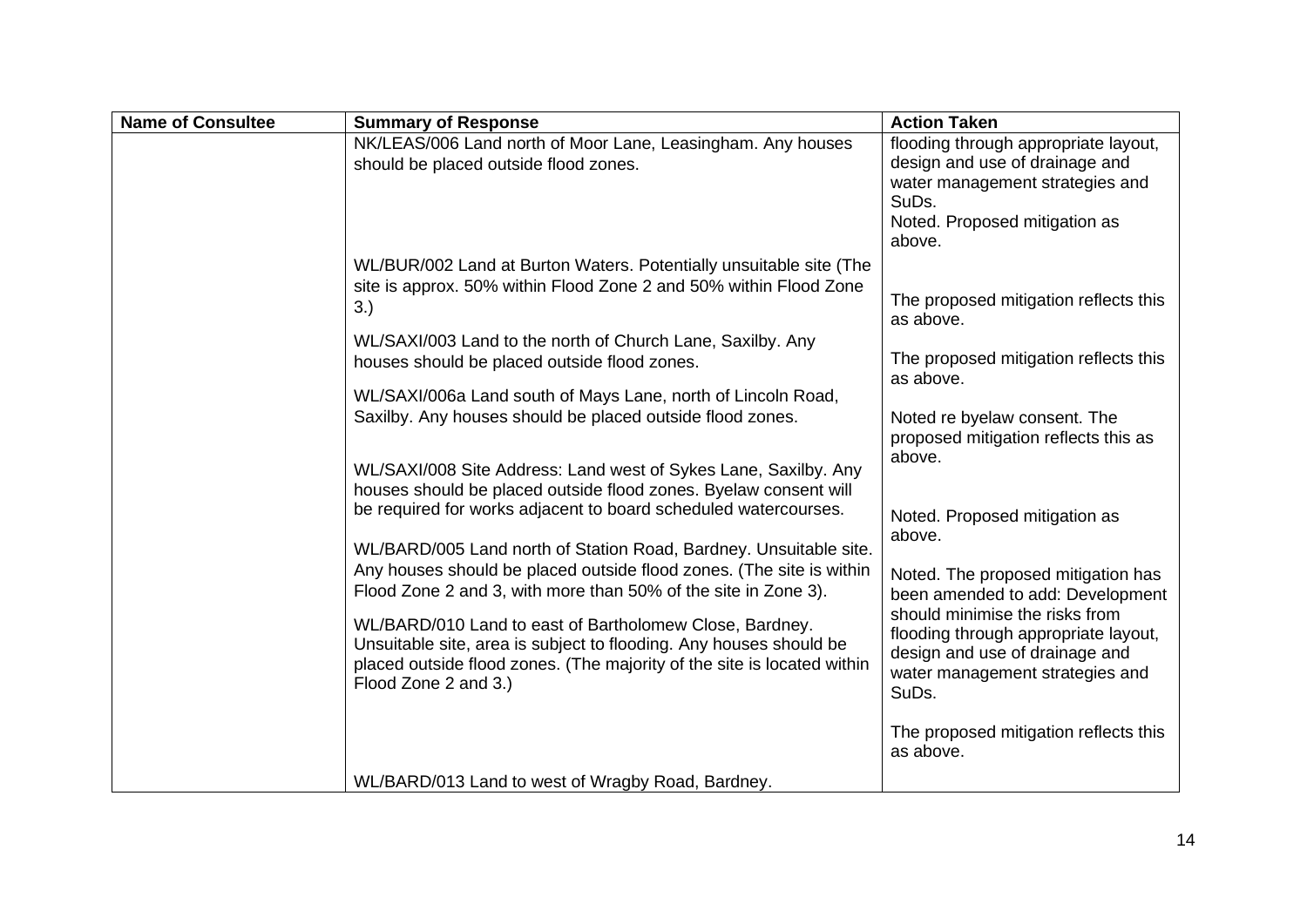| <b>Name of Consultee</b> | <b>Summary of Response</b>                                                                                                 | <b>Action Taken</b>                                             |
|--------------------------|----------------------------------------------------------------------------------------------------------------------------|-----------------------------------------------------------------|
|                          | Any houses should be placed outside flood zones.                                                                           | The proposed mitigation reflects this<br>as above.              |
|                          | WL/BARD/015 Land west of Wragby Road and to east of Abbey                                                                  |                                                                 |
|                          | Road, Bardney. Any houses should be placed outside flood zones.                                                            | The proposed mitigation reflects this<br>as above.              |
|                          | WL/BARD/017 Land to north of Scotgrove Farm, Henry Lane,<br>Bardney. Any houses should be placed outside flood zones.      |                                                                 |
|                          |                                                                                                                            | The proposed mitigation reflects this                           |
|                          | WL/BARD/018 Land north of Henry Lane, east of Bardney. Primary<br>School. Any houses should be placed outside flood zones. | as above.                                                       |
|                          |                                                                                                                            | The proposed mitigation reflects this                           |
|                          | WL/BARD/019 Land west of Abbey Road, Bardney. Any houses<br>should be placed outside flood zones.                          | as above.                                                       |
|                          |                                                                                                                            | The proposed mitigation reflects this                           |
|                          | NK/CW/009 Land at Eastfield Farm, Fiskerton Road, Cherry<br>Willingham. Any houses should be placed outside flood zones.   | as above.                                                       |
|                          | (More than 50% of the site is within Flood Zone 3.)                                                                        |                                                                 |
|                          |                                                                                                                            | The proposed mitigation reflects this                           |
|                          | WL/DUNH/001 Land North of Market Rasen Road, Dunholme. Any<br>houses should be placed outside flood zones.                 | as above.                                                       |
|                          |                                                                                                                            | The proposed mitigation reflects this                           |
|                          | WL/DUNH/002 Land North of Market Rasen Road, Dunholme. Any<br>houses should be placed outside flood zones.                 | as above.                                                       |
|                          |                                                                                                                            | The proposed mitigation reflects this                           |
|                          | WL/REEP/002 Land to the north of Reepham Manor, The Green,<br>Reepham. Any houses should be placed outside flood zones.    | as above.                                                       |
|                          |                                                                                                                            | The proposed mitigation reflects this                           |
|                          | WL/SC/003 Land to the southwest of Main Street, Scothern. Any                                                              | as above. Mitigation has been                                   |
|                          | houses should be placed outside flood zones. Access for<br>watercourse maintenance should be made available.               | amended to include access for<br>watercourse maintenance.       |
| Lindum Group Ltd         | <b>NK/HEI/003</b>                                                                                                          | The SA now includes the                                         |
|                          |                                                                                                                            | consideration of a small site<br>(NK/HEI/003A) in Appendix 4.2. |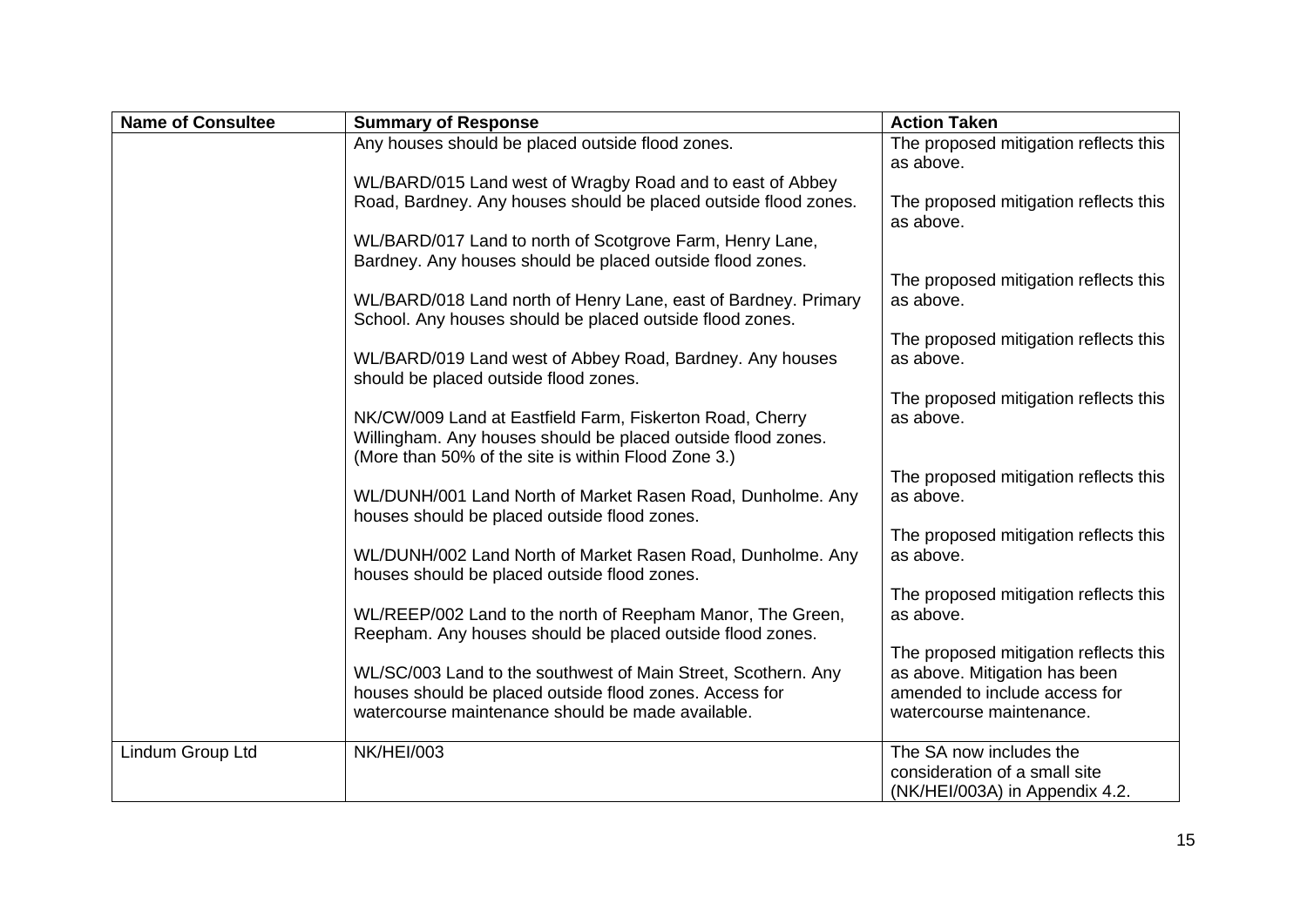| <b>Name of Consultee</b> | <b>Summary of Response</b>                                                                                                                                                                                                                                                                                                                                                                                                                                                                                                                                                                                                                                                                                                                          | <b>Action Taken</b>                                                                                                                                                                                                                                                                                                                                                                                                                                                                                                                                                                                                                              |
|--------------------------|-----------------------------------------------------------------------------------------------------------------------------------------------------------------------------------------------------------------------------------------------------------------------------------------------------------------------------------------------------------------------------------------------------------------------------------------------------------------------------------------------------------------------------------------------------------------------------------------------------------------------------------------------------------------------------------------------------------------------------------------------------|--------------------------------------------------------------------------------------------------------------------------------------------------------------------------------------------------------------------------------------------------------------------------------------------------------------------------------------------------------------------------------------------------------------------------------------------------------------------------------------------------------------------------------------------------------------------------------------------------------------------------------------------------|
|                          | This site was promoted in its entirety to allow for different scales of<br>development to be considered, subject to the demands of<br>Heighington.<br>The HELAA and SA have only considered this larger site and have<br>not allowed for consideration of different elements of development.<br>Although the SA highlights the distance to a designated employment<br>area on Great Northern terrace, this analysis ignores the proximity of<br>other employers within Heighington and the surrounding area,<br>including the Five Mile Lane employment site and Potterhanworth<br>Road, Heighington: both of these established sites were allocated<br>for employment use in previous Local Plans and continue to offer<br>employment opportunity. | The SA Framework for sites sets out<br>the criteria for appraising sites in<br>relation to the SA Objective for<br>Employment (SA14). Proximity to<br>designated employment areas (i.e.<br><b>Important Established Employment</b><br>Areas and Strategic Employment<br>Sites) as well as City/Town Centres<br>in the Local Plan have been used as<br>an indication of the potential effects<br>in relation to access to work<br>opportunities.<br>This approach is considered to be<br>proportionate. To try and take into<br>account proximity to all employers<br>would make the assessment<br>unwieldy and could lead to<br>inconsistencies. |
|                          | Site NK/WAD/004a<br>The assessment of the site in the Sustainability Assessment (SA)<br>refers to the site as part of Waddington Low Fields, which is<br>described as a "large Village". Waddington Lowfields is, however,<br>within the Lincoln Urban Area. The SA should be updated to reflect<br>the fact that Waddington Lowfields is part of the Lincoln Urban Area<br>and is not a "Large Village".<br>The text in draft policy S76 and the SA refers to issues relating to<br>surface water drainage, transport, views into and out of the "Area of<br>Great Landscape Value" and the Waddington Cliff Conservation<br>Area, as well as infrastructure requirements.                                                                         | The SA of site NK/WAD/004a has<br>been amended to identify the site as<br>being located within the Lincoln<br>Urban Area.                                                                                                                                                                                                                                                                                                                                                                                                                                                                                                                        |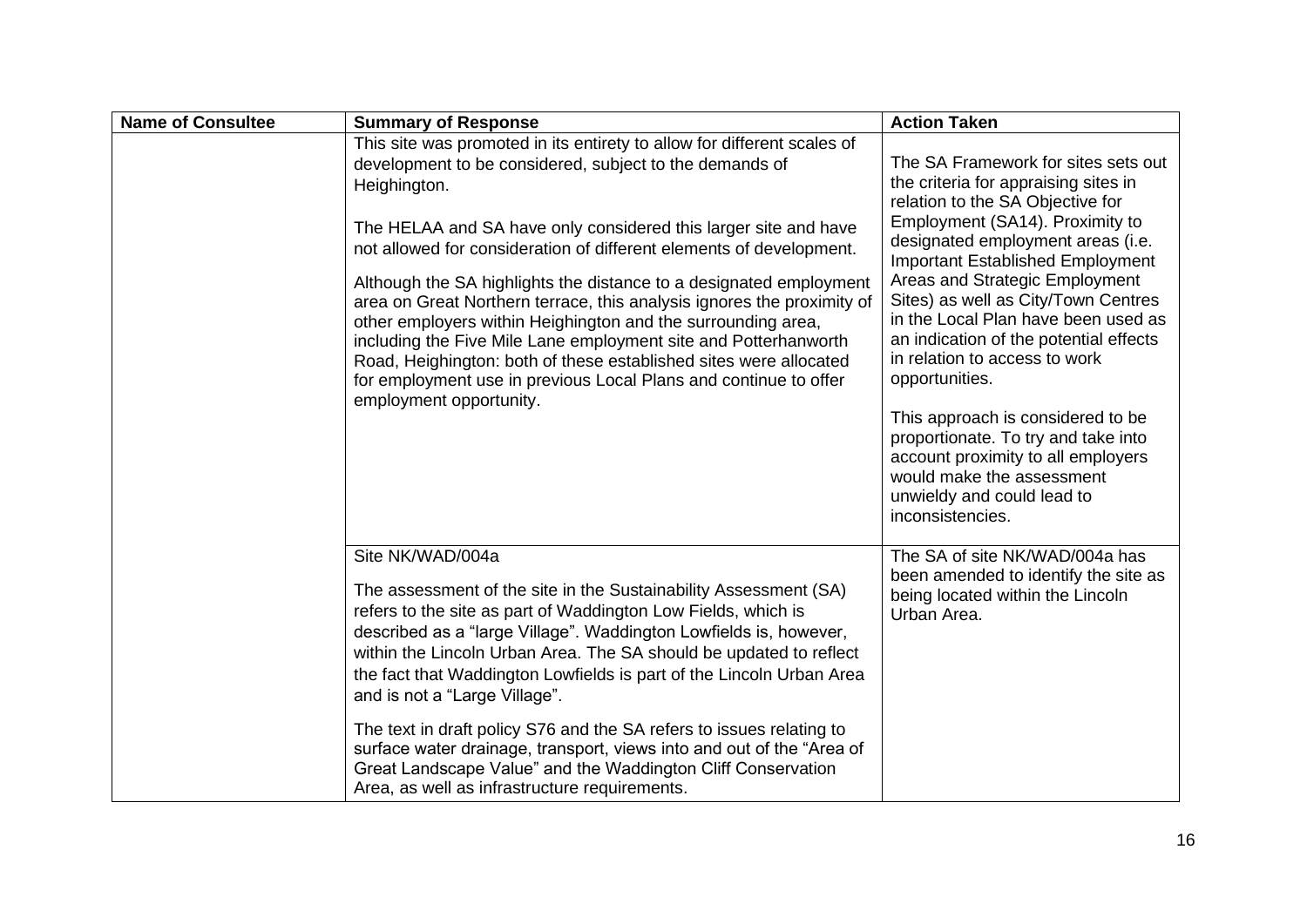| <b>Name of Consultee</b> | <b>Summary of Response</b>                                                                                                                                                                                                                                                                                                                                                                                                    | <b>Action Taken</b>                                                                                                                                                                                                                             |
|--------------------------|-------------------------------------------------------------------------------------------------------------------------------------------------------------------------------------------------------------------------------------------------------------------------------------------------------------------------------------------------------------------------------------------------------------------------------|-------------------------------------------------------------------------------------------------------------------------------------------------------------------------------------------------------------------------------------------------|
|                          | These matters will, of course, be addressed through any planning<br>application and the required supporting information.                                                                                                                                                                                                                                                                                                      | Noted                                                                                                                                                                                                                                           |
|                          | NK/NAV/004                                                                                                                                                                                                                                                                                                                                                                                                                    |                                                                                                                                                                                                                                                 |
|                          | The main objection to the site in the Housing and Economic Land<br>Availability Assessment (HELAA) and the Sustainability Appraisal<br>(SA) appears to be the limited access afforded by the existing field<br>access from the A607 to the west. This ignores the fact, however,<br>that access has been retained from the allocated site to the south by<br>Lindum Group, so a further access from the A607 is not required. | Sites are assessed individually and<br>"policy off", i.e. the appraisal does<br>not take into account proposed<br>masterplans or other policies within<br>the Local Plan which may mitigate<br>any identified negative effects.                 |
| Mr Paul Bainborrow       | Appendix 1 SA Framework for Sites.<br>The Assumptions and Approach criteria in Section 14.2 (Training<br>and Learning contains an error in the Likely Effects designation. The<br>minor positive effect and minor negative effect have the same<br>designation (see below). I believe the minor negative one should be<br>$(-/?)$ not $(+/?)$ .                                                                               | Thank you for bringing the error in<br>the Sites SA Framework to our<br>attention. This has now been<br>rectified and the impacts for<br>NK/WAD/001 checked. +/? is the<br>correct impact as the nearest<br>primary school is approx. 380m from |
|                          | Sites within 400m of one primary school or 800m of one secondary<br>school,<br>but not both, may have a minor positive effect $(+/?)$                                                                                                                                                                                                                                                                                         | the site.                                                                                                                                                                                                                                       |
|                          | Sites between 400-800m of one primary school or between 800-<br>1600m of<br>one secondary school, but not both, may have a minor negative<br>effect $(+/?)$                                                                                                                                                                                                                                                                   |                                                                                                                                                                                                                                                 |
|                          | This error has propagated into Appendix 3 - e.g. Site Ref<br>NK/WAD/001 has the likely negative effect as $+/$ ? when it should be<br>$-12$                                                                                                                                                                                                                                                                                   |                                                                                                                                                                                                                                                 |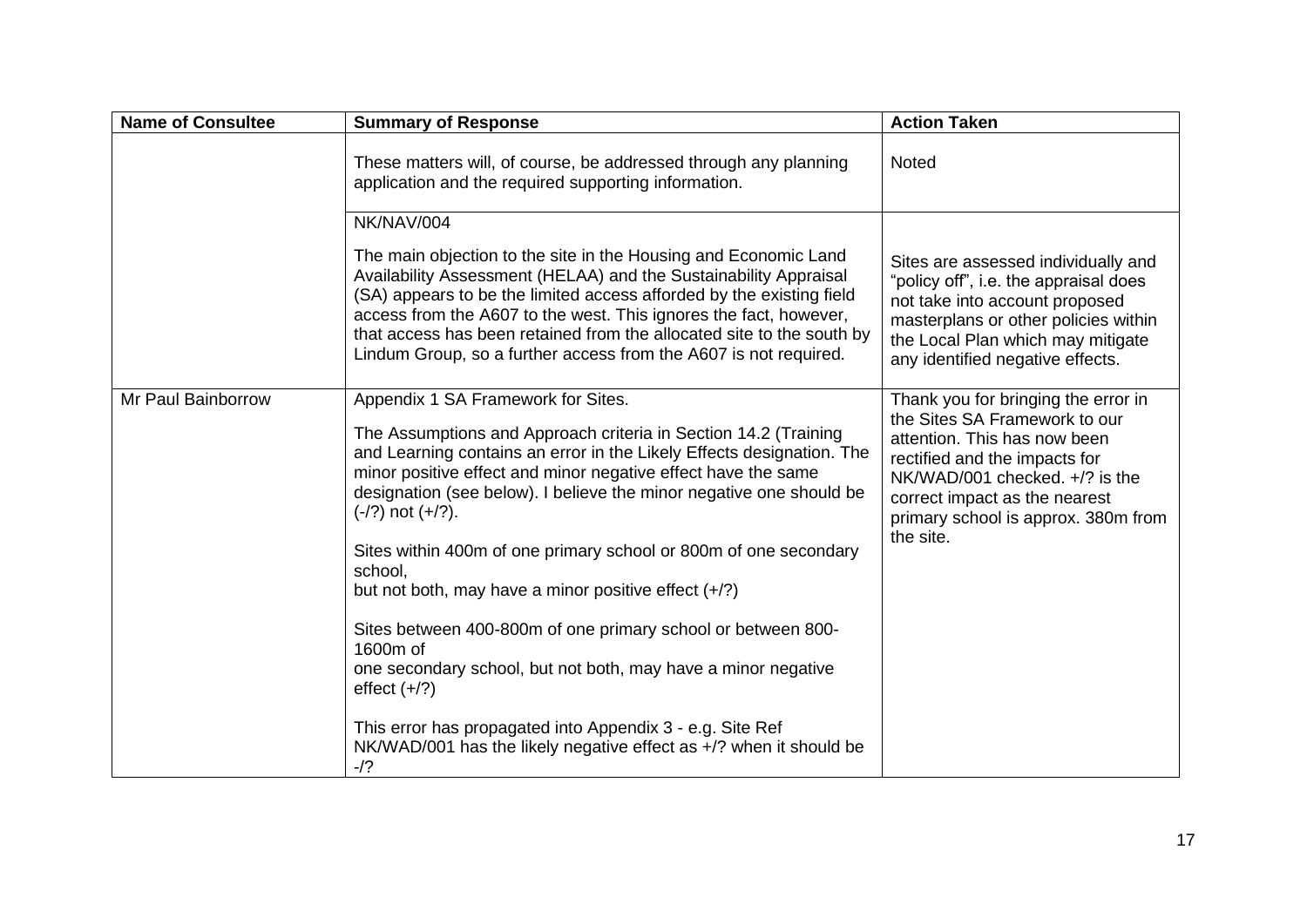| <b>Name of Consultee</b>                 | <b>Summary of Response</b>                                                                                                                                                                                                                                                                                                                                                                                                                                                                                          | <b>Action Taken</b>                                                                                                                                                                                                                                                                                                                                                                                                                                                                                                                                                       |
|------------------------------------------|---------------------------------------------------------------------------------------------------------------------------------------------------------------------------------------------------------------------------------------------------------------------------------------------------------------------------------------------------------------------------------------------------------------------------------------------------------------------------------------------------------------------|---------------------------------------------------------------------------------------------------------------------------------------------------------------------------------------------------------------------------------------------------------------------------------------------------------------------------------------------------------------------------------------------------------------------------------------------------------------------------------------------------------------------------------------------------------------------------|
|                                          | The Sustainability Appraisal for site NK/WAD/001 contains the<br>following error:<br>The commentary for SA Objective 9.1 incorrectly states that the site<br>is located in Urban Land. This is not the case - the site is actually<br>located in agricultural land and is part of the Witham Valley Green<br>Wedge. As a consequence the likely effect is also incorrect (should<br>be -- not $++$ ). I have not looked at the other sites in detail but the<br>same mistake seems to have been made on NK/WAD/002. | The SA criteria for SA Objective 9<br>uses the Agricultural Land<br>Classification, prepared by Natural<br>England, which classifies agricultural<br>land into five grades using a set of<br>consistent criteria, including soils<br>and climate (available to view at<br><b>Magic Map Application</b><br>(defra.gov.uk)                                                                                                                                                                                                                                                  |
|                                          |                                                                                                                                                                                                                                                                                                                                                                                                                                                                                                                     | NK/WAD/001 falls within the Urban<br>Land category, therefore no change<br>is proposed.                                                                                                                                                                                                                                                                                                                                                                                                                                                                                   |
| Tom Barton Farms Ltd                     | Site WL/LEA/002 has been considered as a reasonable alternative<br>for allocation at Lea, but ultimately site WL/LEA/003 has been<br>chosen for allocation. However, the reasoning for this decision is not<br>borne out in the Sustainability Appraisal (SA). Site WL/LEA/002<br>should receive higher scores in the SA under a number of<br>objectives.                                                                                                                                                           | All sites have been assessed using<br>the SA Framework for sites and<br>therefore a consistent approach has<br>been adopted for all sites, whether<br>reasonable alternatives or selected<br>sites for allocation in the Local Plan.<br>The SA Report has been amended<br>to include an Appendix (Appendix 6)<br>setting out an overview of the<br>reasons for selecting the preferred<br>options above all the reasonable<br>alternatives. Further detail on the<br>process for the selection of sites can<br>be found in the Evidence Report for<br>Policies S75 - S81. |
| Lockwood Estates (Mr<br>George Lockwood) | The Sustainability Appraisal and Housing & Economic Land<br>Availability Assessment do not separate out the new allocations for<br>assessment and therefore do not explain why choices have been<br>made to allocate sites at only a handful of Medium Villages, or why                                                                                                                                                                                                                                             | The SA matrices for each site<br>(Appendix 4) include a sub-heading<br>in the table header called "Site<br>Status", which clearly identifies                                                                                                                                                                                                                                                                                                                                                                                                                              |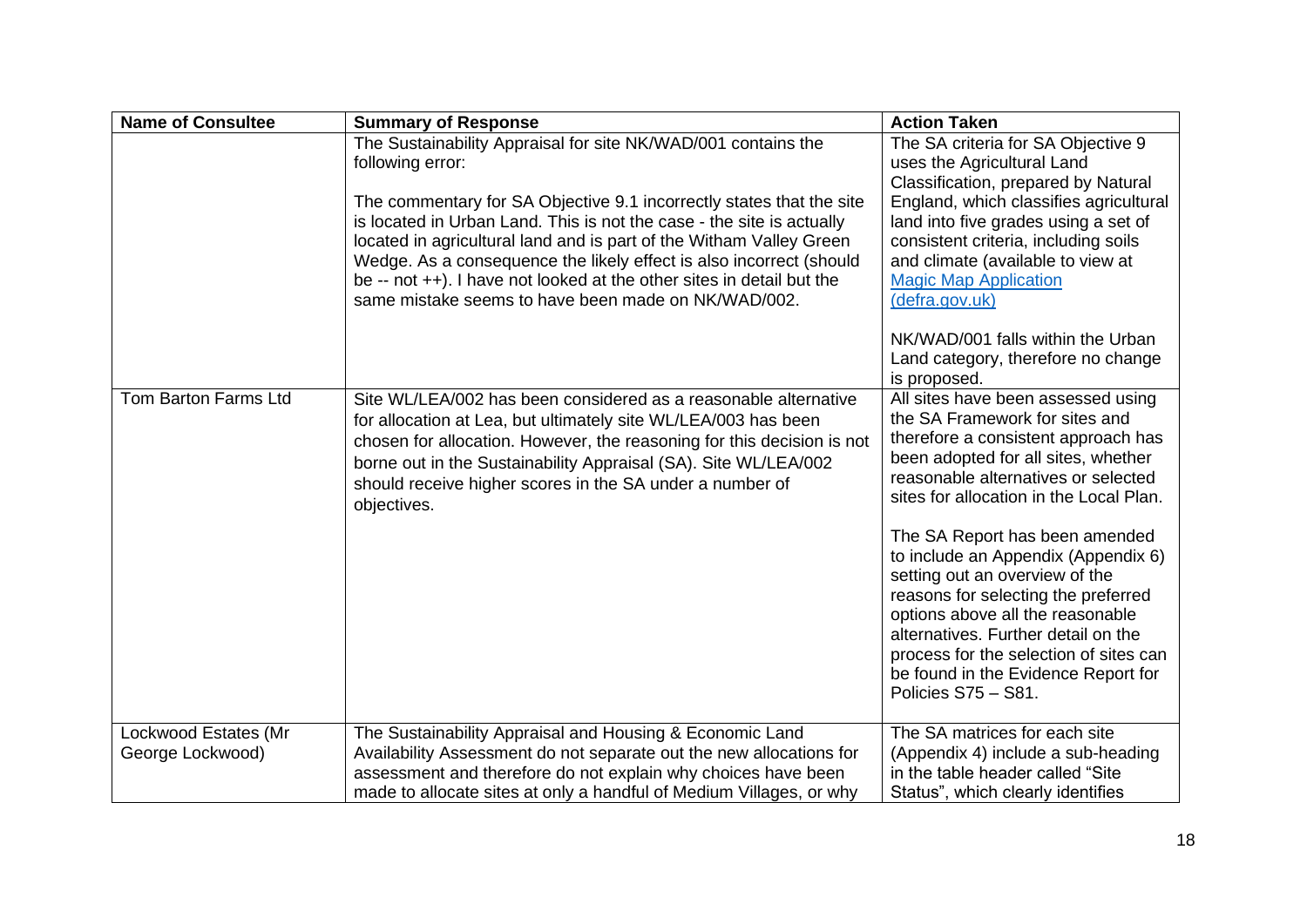| <b>Name of Consultee</b> | <b>Summary of Response</b>                                                                                                                                                                                                                                                                                                                                                                                                                                                                                                                                                           | <b>Action Taken</b>                                                                                                                                                                                                                                                                                                                                                                                                                                                                                                                  |
|--------------------------|--------------------------------------------------------------------------------------------------------------------------------------------------------------------------------------------------------------------------------------------------------------------------------------------------------------------------------------------------------------------------------------------------------------------------------------------------------------------------------------------------------------------------------------------------------------------------------------|--------------------------------------------------------------------------------------------------------------------------------------------------------------------------------------------------------------------------------------------------------------------------------------------------------------------------------------------------------------------------------------------------------------------------------------------------------------------------------------------------------------------------------------|
|                          | such sites have been chosen for new allocations instead of other<br>potential sites at the Medium Villages.                                                                                                                                                                                                                                                                                                                                                                                                                                                                          | whether a site is a new allocation or<br>existing allocation and also whether<br>allocated sites have planning<br>permission, or not. The use of colour<br>also helps to identify allocations and<br>reasonable alternatives: allocations<br>are green and reasonable<br>alternatives are amber.                                                                                                                                                                                                                                     |
|                          |                                                                                                                                                                                                                                                                                                                                                                                                                                                                                                                                                                                      | The SA Report has been amended<br>to include an Appendix (Appendix 6)<br>setting out an overview of the<br>reasons for selecting the preferred<br>options above all the reasonable<br>alternatives. Further detail on the<br>process for the selection of sites can<br>be found in the Evidence Report for<br>Policies S75 - S81.                                                                                                                                                                                                    |
|                          | My client's site WL/ING/005 - Land east of Saxon Way, Ingham -<br>should be considered for allocation for 10 dwellings. The<br>Sustainability Appraisal (SA) assesses only one site at Ingham,<br>which is proposed for allocation (and which in fact already has<br>planning permission for development so by the terms of the SA<br>should not be included in the SA), and does not assess any<br>reasonable alternatives. The Sustainability Appraisal is therefore<br>lacking and does not demonstrate that the most sustainable option<br>for growth at Ingham has been chosen. | The approach to the SA of sites with<br>planning permission was to include<br>them for appraisal but to exclude<br>those sites under construction. This<br>approach has been agreed with<br>Inspectors' at least two recent Local<br>Plan examinations (Peterborough<br>and East Cambridgeshire), as sites<br>with planning permission may lapse.<br>WL/ING/006, the proposed allocation<br>in Ingham, has planning permission<br>but is not under construction. It is<br>therefore correct that it should be<br>included in the SA. |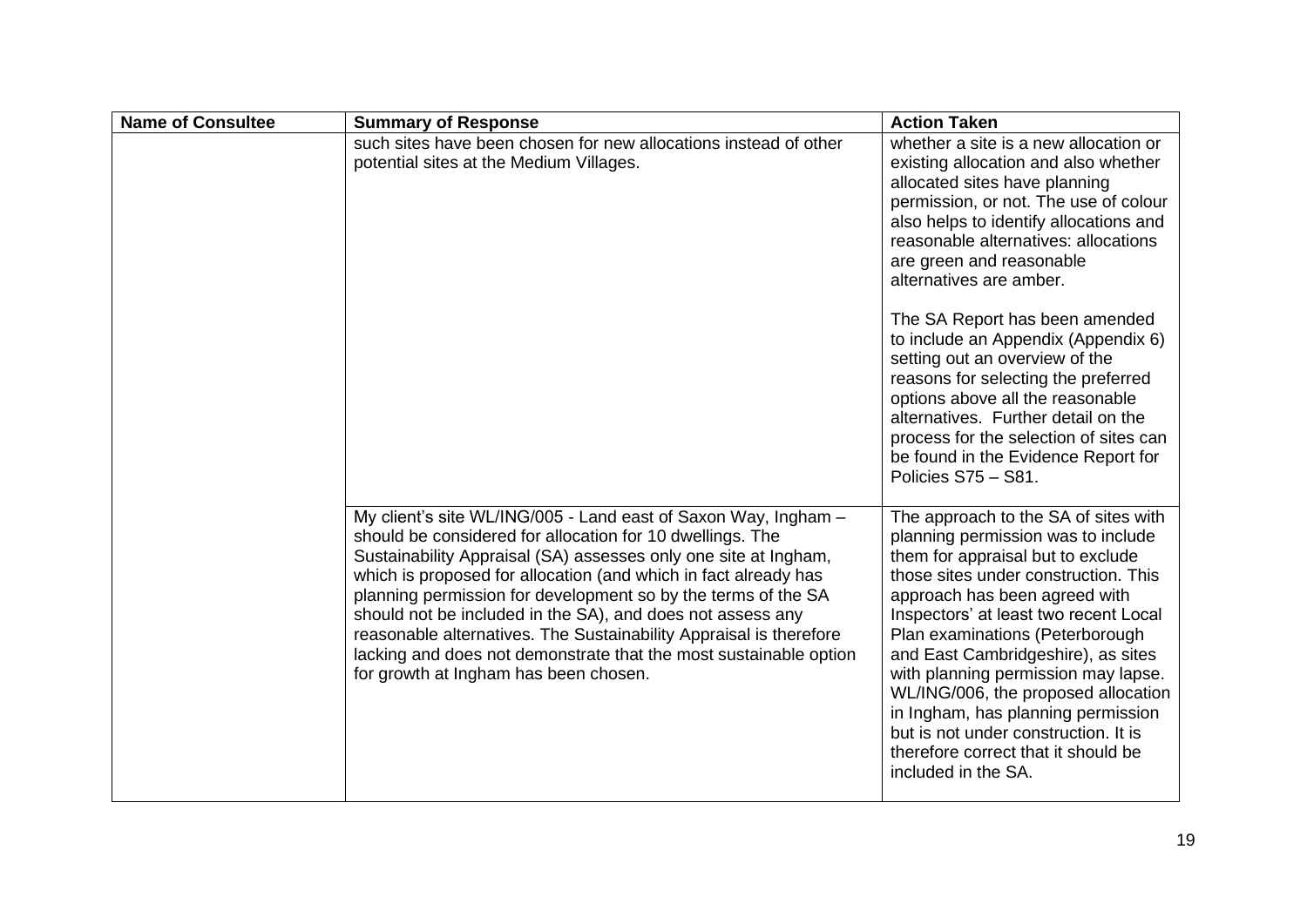| <b>Name of Consultee</b>          | <b>Summary of Response</b>                                                                                                                                                                                                                                                                                                                                                                                                                                                  | <b>Action Taken</b>                                                                                                                                                                                                                                                                                                                                                                                                                                                                                                                                                                                 |
|-----------------------------------|-----------------------------------------------------------------------------------------------------------------------------------------------------------------------------------------------------------------------------------------------------------------------------------------------------------------------------------------------------------------------------------------------------------------------------------------------------------------------------|-----------------------------------------------------------------------------------------------------------------------------------------------------------------------------------------------------------------------------------------------------------------------------------------------------------------------------------------------------------------------------------------------------------------------------------------------------------------------------------------------------------------------------------------------------------------------------------------------------|
|                                   |                                                                                                                                                                                                                                                                                                                                                                                                                                                                             | The SA Report has been amended<br>to include an Appendix (Appendix 6)<br>setting out an overview of the<br>reasons for selecting the preferred<br>options above all the reasonable<br>alternatives. Further detail on the<br>process for the selection of sites can<br>be found in the Evidence Report for<br>Policies S75 - S81.                                                                                                                                                                                                                                                                   |
| Marine Management<br>Organisation | SA section 3.3<br>Section 3.3 details the relationship between the Local Plan and other<br>relevant plans or programmes. We also recommend considering the<br>East Inshore and East Offshore Marine Plans.                                                                                                                                                                                                                                                                  | Reference to the East Inshore and<br>East Offshore Marine Plans has<br>been added to the SA Scoping<br>Report under the theme Natural<br>Resources - Water.                                                                                                                                                                                                                                                                                                                                                                                                                                         |
| Gladman                           | The CLJSPC should ensure that the results of the SA process<br>clearly justify its policy choices. In meeting the development needs<br>of the area, it should be clear from the results of the assessment<br>why some policy options have been progressed, and others have<br>been rejected. Undertaking a comparative and equal assessment of<br>each reasonable alternative, the draft CLLP's decision-making and<br>scoring should be robust, justified and transparent. | Noted.<br>All sites have been assessed using<br>the SA Framework for sites and<br>therefore a consistent approach has<br>been adopted for all sites, whether<br>reasonable alternatives or selected<br>sites for allocation in the Local Plan.<br>The SA Report has been amended<br>to include an Appendix (Appendix 6)<br>setting out an overview of the<br>reasons for selecting the preferred<br>options above all the reasonable<br>alternatives. Further detail on the<br>process for the selection of preferred<br>policies and sites can be found in the<br>Evidence Report for each policy. |